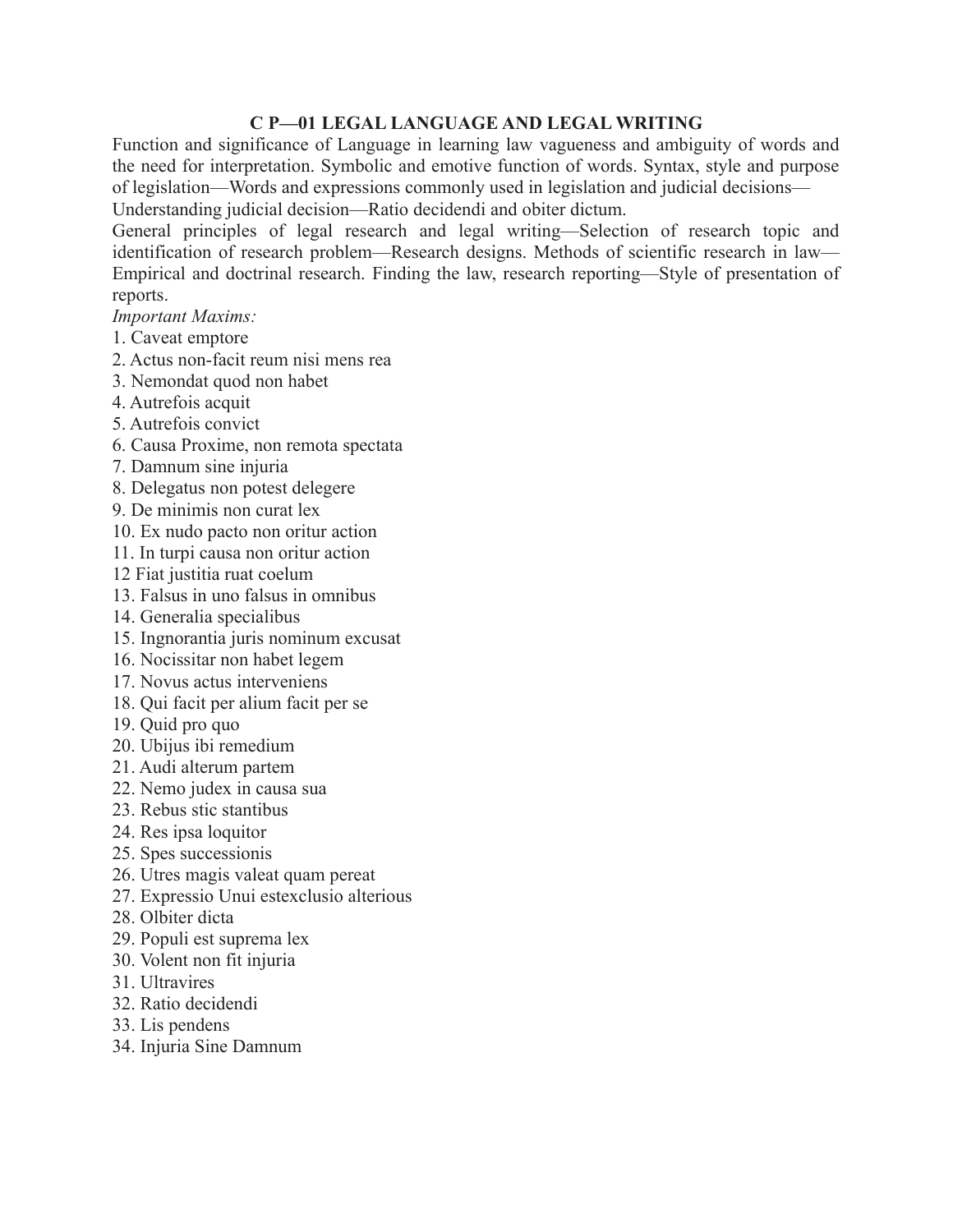## *Legal Vocabulary :*

General uses of Legal terms and idioms—Words and phrases— Comprehension skills— Syllogistic fallacies and other type of material and verbal fallacies—Translation from English to Malayalam and Malayalam to English.

*Suggested Readings* :

1. Glanville Williams . . *Language and the Law (19) 61 L.Q.R. 71, 179, 293, 384*

2. U. C. Thornton . . *Legislative Drafting, Butterworth, London Chapters 1-5*

3. James A. Holland and . . *Learning Legal Rules, Universal Book* Julian S. Webb *Traders, Delhi, Chapter 426*

4. Arthur T. Vonderbilt . . *Studying Law, New York University Press, Washington, Chapters 6, 8*

5. Glanville Williams . . *Learning the Law, Universal Law Publishing Co., Delhi, Chapters 4, 5, 6, 12*

6. Peter Goodrich . . *Languages of Law*

7. Blacks Law Dictionary

8. Dictionary of Legal Terms and Expressions.

# **CP—02 LAW OF CONTRACTS—I**

General features of contracts—Classification.

Historical development of Law of Contract—Freedom of contract.

Formation of contract—Different aspects of offer and acceptance— Consideration—Necessity— Classification—Privity of contracts—Discharges of contracts, doctrine of accord and satisfaction.

Capacity of parties to contract—Minority, Mental incapacity, Drunkenness, other incapacities like political status and corporate personality.

Factors invalidating contract—Mistake Coercion, Undue influence, Fraud, Misrepresentation, Unlawful objects, immoral agreements, Agreements opposed public policy, Consequences of illegality.

Void, avoidable and contingent nature of agreements, wagering agreements, uncertain agreements, agreements in restraint of marriage and trade.

Performance of contract—Privity of contracts and its limitations— Assignment of liabilities and benefits—Offer of promises—Joint promises— Time and place of performance—Reciprocal promises—Appropriation of payments—Breach, impossibility and anticipatory breach of performance.

Doctrine of Frustration and its effects—Discharge of contract by operation of law, contracts which need not be performed.

Damages—Penalty—Liquidated damages.

Specific relief-specific performance, specific performance of part—Rescission, rectification and cancellation—Preventive relief by way of injunction.

Quasi-Contracts, instances of Quasi-Contracts, "Quantum Merit".

*Suggested Readings :* Anson . . *The Law of Contracts*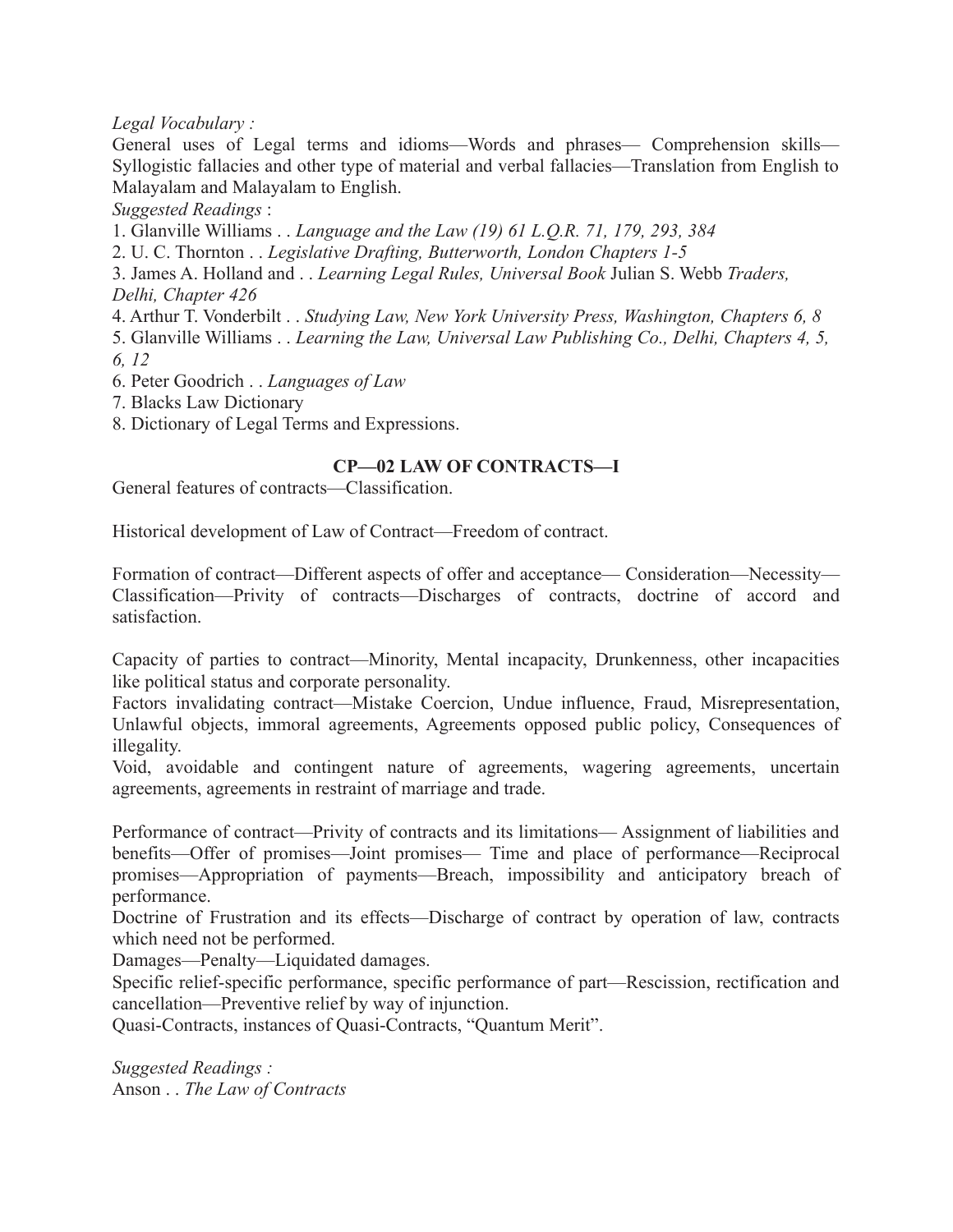Pollock and Mulla . . *Indian Contract Act* Avtar Singh . . *Indian Contract Act* Subbah Rao . . *Law of Contract* Kulshreshtra, V. D. . . *Indian Contract Act* Krishnan Nair, M. . . *Law of Contract* Leake, M. S. . . *Principles of Law of the Contract* Guest, A. G. . . *Anson's Law of Contract*

### **C P—03 LAW OF TORTS**

General principles—Definitions of Torts, Distinction from breach of contract and breach of Torts —Tortious liability—Essential conditions of liability—'Damnum Sine Injuria'—'Injuria Sine Damno'—Malice—Insurance in Torts—General Defences—Volenti non fit injuria—Inevitable accident—Act of God—Mistake.

Private Defence—Statutory Authority.

Capacity parties—State and its subordinates—Executive officers, judicial officers, Minors, Lunatics, Married Women, corporations, incorporated and unincorporated bodies, Trade Unions, Minor, Foreign Sovereigns, Convicts, Bankrupts.

Master and servant relation—Independent contractor, common employment—Duties and liabilities—Vicarious Liability—Joint tort—features— Legal reforms, remedies—Judicial and Extra judicial remedies—Kinds of damages—Remoteness of damages.

"Novus actus interveniens"—Merger of torts in felony.

Foreign torts—Specific torts—Wrongs to person, Wrong to family relationships—Slander and Libel—Privilege—Wrongs to property—Trespass to land and goods—Specific restitution— Deceit—Negligence—Res ispa loquitor—Contributory negligence, Nuisance, Absolute and strict liability— Duty of immediate and ultimate transfer—Occupier's liability—Conspiracy— Passing off—Intimidation—Malicious prosecution and proceedings— Maintenance and champerty—Invasion of Privacy—Abuse of quasi-judicial powers—Discharge of torts.

*Suggested Readings :* Salmond . . *Law of Torts* Winfield . . *Law of Torts* Achutan Pillai, P. S. *. . Principles of the Law of Torts* Ramaswamy Iyer . . *Law of Torts* Ratanlal & Dheeraj lal . . *Law of Torts* Bangia . . *Law of Torts*

#### C P—04 JURISPRUDENCE

Introduction to the Legal process and the legal systems—Nature and sources of Law legislation, Custom, Precedent etc., Schools of jurisprudence and their methodology—Different theories of law and Justice.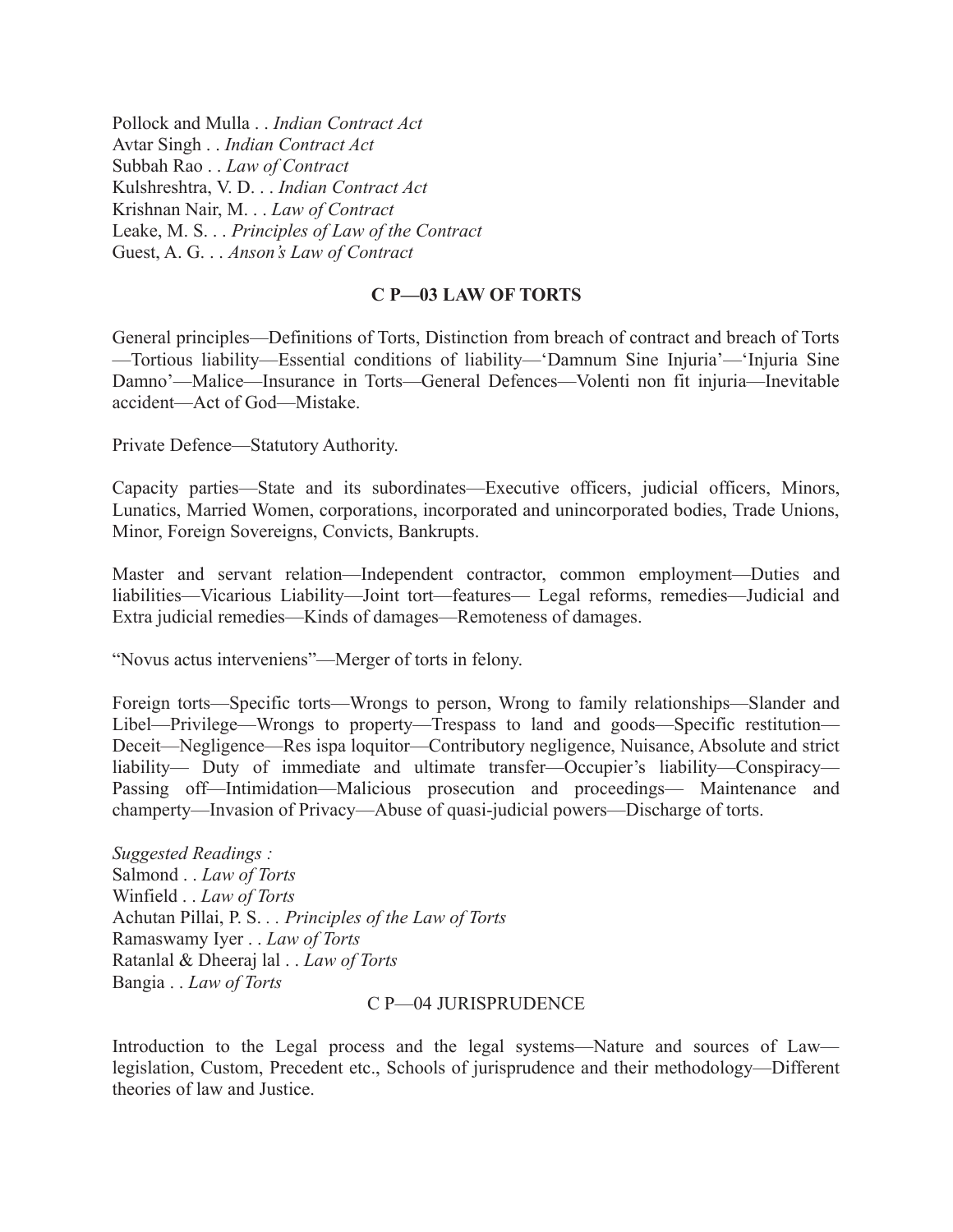Merits and demerits of administration of Justice in accordance with law.

Various branches of administration of Justice.

Relationship of legal theory to the development of just-society with social space for new principles, ideas and ways of attaining justice.

Essentials of criminal justice and theories supporting punishment and their comparative evaluation.

Concepts of jurisprudence—Rights, Duties, Person, Possession, Ownership, Titles, Property, Procedure, State, Liability and obligation.

Autonomous and Hetronomous theories of obligation-contractarian theories, General will theories, Free will theories command of the sovereign theory. Liberal Legal positivism, Marxist legal positivism, transcendent theories.

*Suggested Readings :*

Mahajan, V. D. . . *Jurisprudence and Legal Theory* Friedman . . *Legal Theory 5th Edn. Chapter 1, 3, 5, 7 to 14, 18, 20, 26, 27, 31.* Salmond . . *Jurisprudence* Paton . . *Jurisprudence* Mare Galenter . . *"The Displacement of Traditional Law in Modern India" in Journal of Social Issues (1968)*. Geoferry Sawer . . *Law in Society* Kelson . . *Pure Theory of Law Introduction* Carl Marx . . *Different Writings of Marx* Dias . . *Jurisprudence* Llyod . . *Introduction to Jurisprudence* **C P—05 CODE OF CIVIL PROCEDURE-I**

# **Code of Civil Procedure (Section 1 to 35 B and Order I to XXA)**

Preliminary (definitions) suits in general—Jurisdiction of the courts and Res—Judicata—Place of suing—Institution of suits—Summons and discovery—Judgment and decree—Interest and costs—Parties to suits— Frame of suits Recognized agents and pleader—Institution of suits— Issues and services of summons—Pleadings generally—Plaints—Written statement— Set off— Counter claims—Appearance—Examination of parties by the court— Discovery and inspection Admission—Production, impounding and return of documents—Settlement of issues—Disposal of suit at the first hearing-summoning and attendance of witnesses—Attendance of witness confined or detained in prison—Adjournments hearing of the suit and examination of witnesses —Affidavits—Judgment and decree—Cost.

The Civil Rules of Practice Kerala—Presentation of proceedings and documents in court— Posting of cases—Adjournment—Interlocutory proceedings—Affidavit—Trial of suits.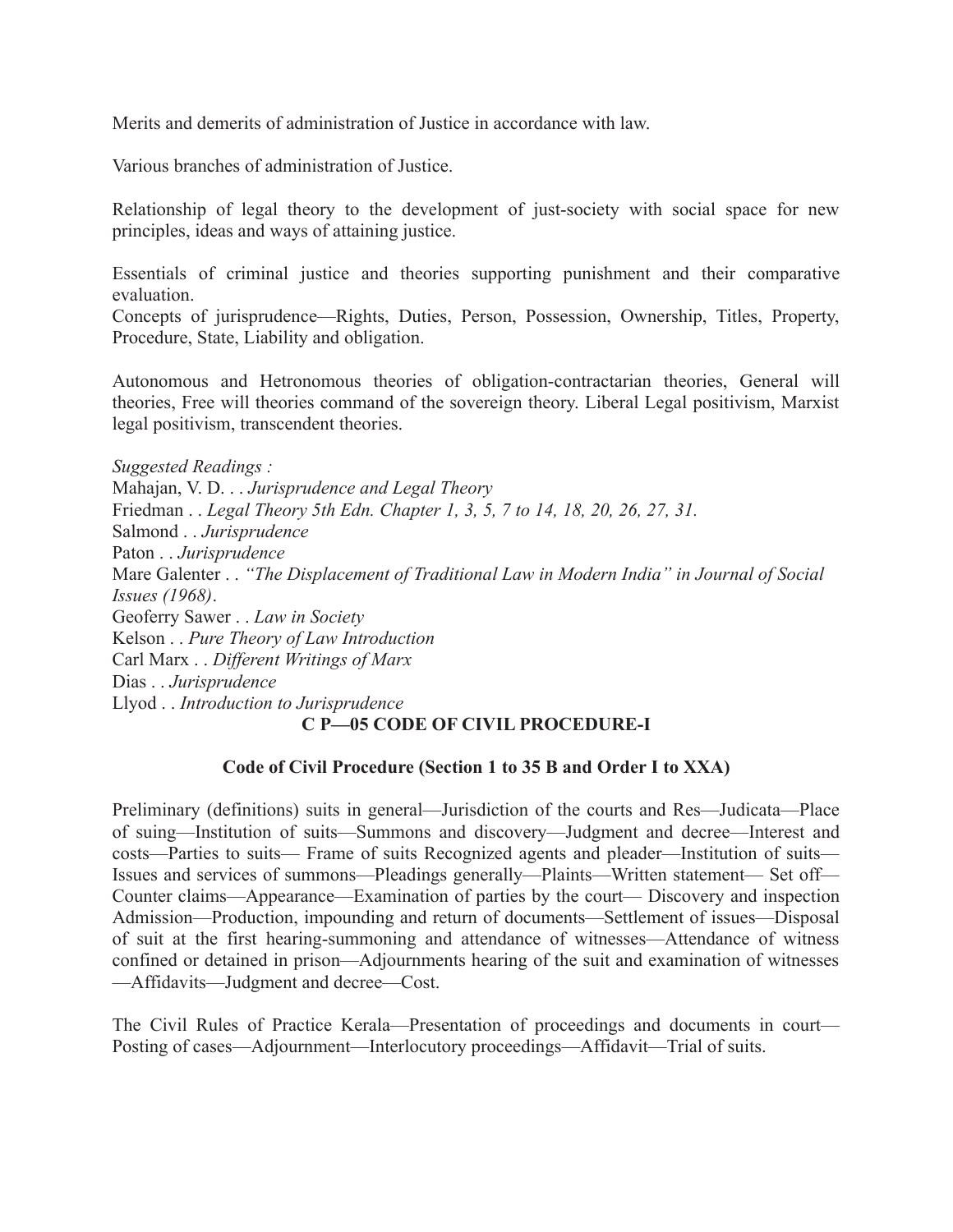*Suggested Readings :*

1. Mulla . . Code of Civil Procedure

2. Takwani . . Code of Civil Procedure (3 Volumes)

*Statutory Materials :*

1. Code of Civil Procedure, 1908

2. Civil Rules of Practice Kerala, 1971

# **C P—06 CONSUMER PROTECTION LAW**

Concept of consumer—Problems of consumer—Common law and the consumer tortious liability and other remedies—Consumer and Constitution.

Consumer Protection Act, 1986—Defects in goods deficiency in service— Ambit of definition of service public utility services—Liability of Doctors and Hospitals other professionals. Consumer for a—Jurisdictional conflicts with traditional courts—-Remedies for the consumer.

*Suggested Readings :*

1*.* Gorden Borarie . . *The Development of Consumer Law and Policy Bold Spirits and Timorous Souls.*

2. P. Leelakrishnan (ed.) . . *Consumer Protection and Legal Control* 3. Indian Law Institute . . *Law of Consumer Protection in India*

4. D. N. Saraf . . *Law of Consumer Protection in India*

5. Avatar Singh . . *Consumer Protection Act*

*Statutory Materials :*

1. Consumer Protection Act, 1986

2. Relevant Portions of other concerned law

# **C P—07 CONSTITUTIONAL LAW—I**

Preamble—Its significance and importance—Relation with the Directive Principles of State Policy—Declaration of the objectives of the State—Its place in the interpretation of the constitution.

Union and its territory (Article 1—4) power to alter to state boundaries— Various methods of acquiring territory.

Citizenship—Articles (5—11)—Various methods of acquisition of citizenship— Deprivation and renunciation of citizenship—Parliament power to regulate the law of citizenship—Relevant provisions of the Citizenship Act, 1955

## **Fundamental Rights (Articles 12—35)**

(a) General—Definition and the nature—Significant in the Indian Constitution—Balance between individual freedom and collective interest— Definition of state (Article 12).

(b) Violation of fundamental Rights (Article 13)—Doctrine of ultravires— Meaning of.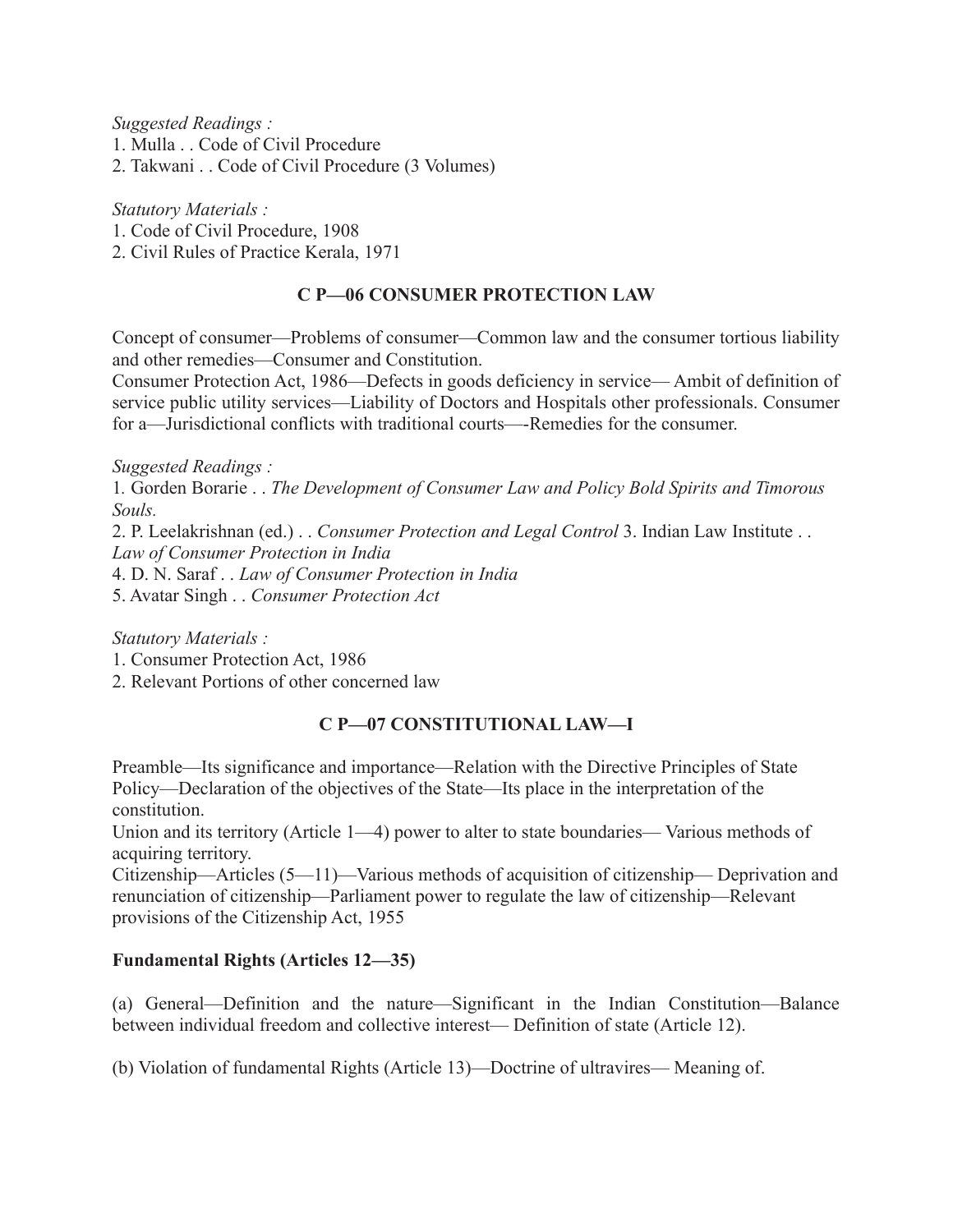(c) "Law and law in force"—Doctrine of "eclipse" and doctrine of "Severability".

(d) Equality (Article 14)—Prohibition against the State Doctrine of classification.

(e) Application to Persons—Distribution between equality before the law and the equal protection of laws—Reasonable classification—Tests for reasonableness—Valid.

(f) Classification.

(g) The right to equality (Article 15—18)—Doctrine of equality carried further in Articles.

(h) 15—18—Prohibition of discrimination (Article 15)—Applicable to citizen only equality of opportunity (Article 16)—Abolition of untouchability (Article 17)—Relevant provisions of the Untouchability (Offences) Act, 1955. Abolition of Titles (Article 18).

(i) Rights of freedom (Article 19)—Applies to citizens only—Nature of restriction upon the freedom—Test of "reasonableness" to be judged with reference to that particular Article—Article 19 applies to concrete as well as abstract rights—Nature and scope of various freedom.

(j) Protection in respect of conviction for offences (Article 20)—Meaning of the word "Prosecution"—Nature and scope of the right under Article 20—Doctrine against self incrimination—Protection of the life and liberty—Meaning of the word "to be a witness"—Rule of double jeopardy—Autrifous acquit.

(k) Protection of life and personal liberty (Article 21)—Scope of law relating to preventive detention—Grounds for detention—Rights of detinue due process of law—Various principles.

(l) Protection against arrest and detention in certain cases (Article 22)— Right conferred by Article 22—Right to be defended counsel, by now a constitutional right under Article 22.

(i) procedure established by law—Its significance and importance.

(m) Right against exploitation (Article 23)—Prohibition of traffic in human beings and forced labour—Scope of the expression "compulsory service for public purposes".

(n) Right to freedom of religion (Article 25—28)—Concept of "secular state"— Secular but not anti-religious—Restrictions permissible.

(o) Cultural and Educational Rights (Article 29—30)—Protection of Minorities—Scope and ambit of right.

(p) Right to property before and after constitution (44th Amendment) Act, 1978. [Article19(I)f, 31, 31-A, 31-B, 31-C, 31-D and 300A]— Compulsory acquisition of property by the state (Article 31)—Doctrine of eminent domain—Concept of police power—Various principles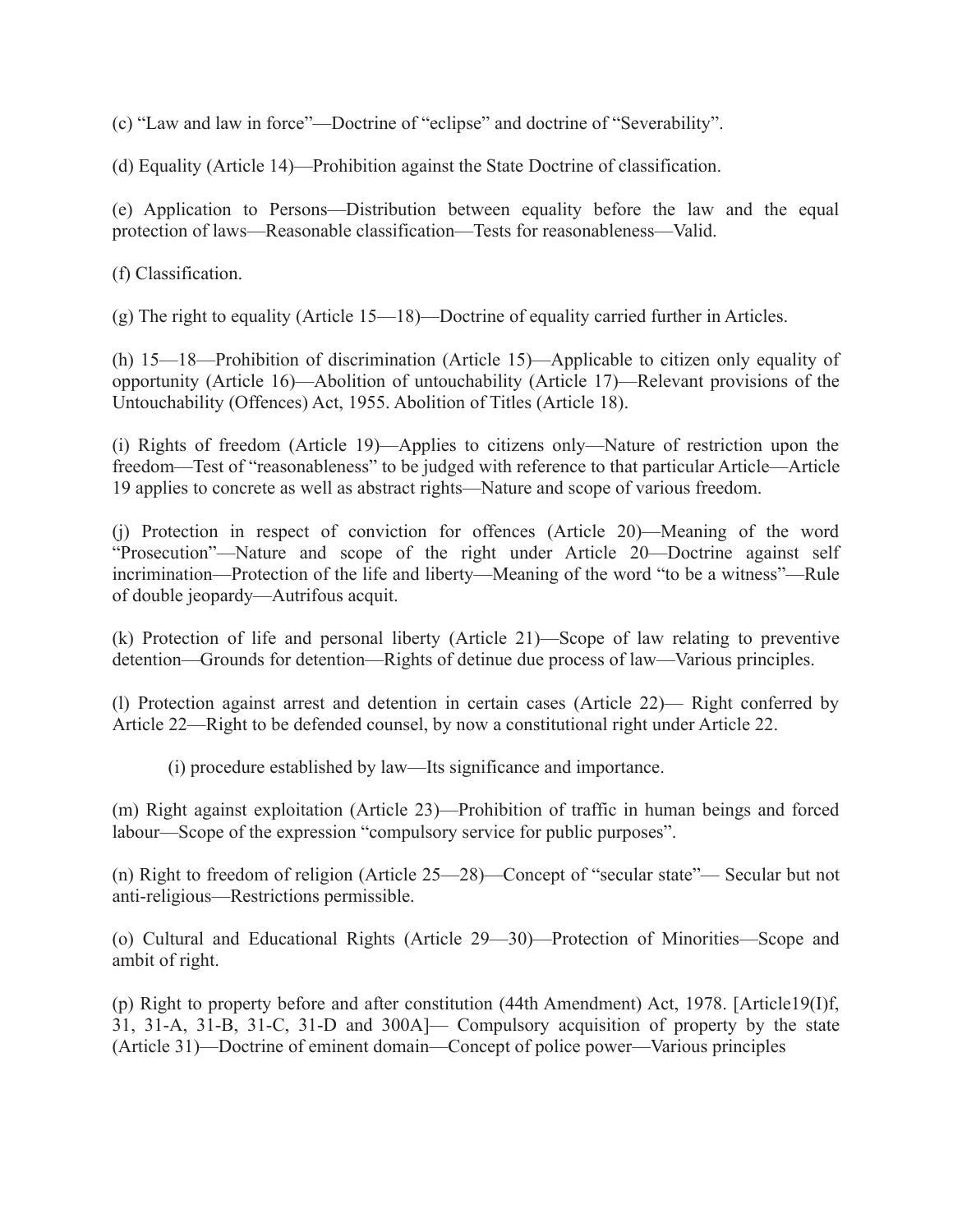relating to compensation and its "Adequacy"—Justiceability of compensation—Right is against the state and not against private individuals— "Public purpose"—Significance of 24th Amendment.

(q) Saving of laws providing for acquisition of estate, etc., (Article 31-A) Definition of "Estate".

(r) Validation of certain Acts and Regulations (Article 31-B).

(s) Right to constitutional remedies (Articles 32—35) (Article 226)—Ambit of the writ jurisdiction of the Supreme Court and High Court—"Writ directions or orders".

(t) Directive principles of state policy (Articles 35—51)—Nature and scope, classification, importance and enforceability—Their relation with fundamental rights.

# **Relations between the Union and States:**

(a) Legislature (Articles 245—255)—Extent of laws made by Parliament and State Legislatures —Subject matter of such law—Power of parliament to legislate regarding state list (under ordinary circumstance and during emergency)—Residuary power of legislation—Effect of inconsistency between State Law and Union Law—Doctrine of colourable legislation— Pith and substance rule—Doctrine of occupied field.

(b) Administrative Relations (Articles 256—263)—Duties of Union and State—Control of Union over State—Powers of Union and States— Dispute relating to water co-ordination between States.

(c) Financial relation (Articles 268—291) Distribution of revenue—Levy and collection of taxes and duties—Financial Commission—Privy purses—Exemptions from taxations—26th **Amendments** 

(d) Trade, Commerce and Intercourse within the Territory of India (Articles 301—307)—Interstate trade and commerce—Commerce clause— Parliament's power to regulate.

*Suggested Readings :*

Shukla, V. N. .. *The Constitution of India* Durga Das Basu .. *Shorter Constitution of India* Dr. Subhash C. Jain .. *The Constitutional Law of India (2000)* Sebastian, V. D. .. *Indian federalism—The Legislative conflicts* Jain, M. P. .. *Constitution of India* Tope, T. K. .. *Constitutional Law of India* Dr. J. N. Pandey .. *Constitutional Law of India*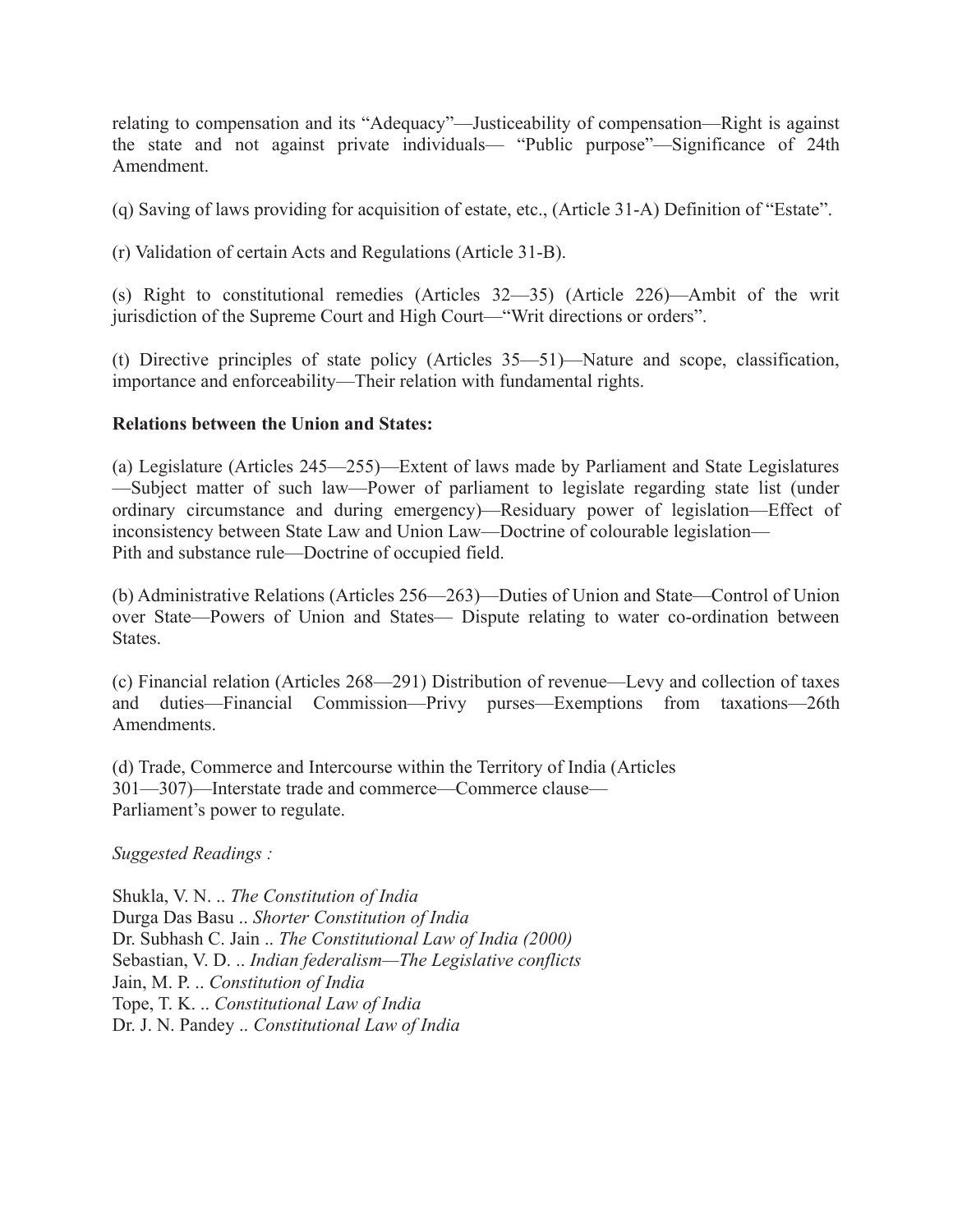### **C P—08 INTERPRETATION OF STATUTES, PRINCIPLES OF LEGISLATION AND LEGISLATIVE DRAFTING**

Principles of Legislation—Distinction between Morals and Legislation— Political good and evil —Circumstances which effect sensibility—Methods of reasoning on subject of legislation.

Legislative Drafting—General Rules of Drafting Interpretation and construction—Rules of interpretation and construction.

External aids and internal aids of interpretation, maxims of interpretation.Retrospective and prospective operation of statutes. Repeal of statutes,penal and taxing statutes. Mandatory and declaratory statutes.

Interpretation of statutes—literal and functional interpretation contextual and beneficial construction.

*Suggested Readings :*

Bentham . . *Theory of Legislation* Bakshi . . *Legislation* Maxwell . . *Interpretation of statutes* Dr. Nirmal Kanthi Chakravarthi . . *Principles of Legislation and Legislative Drafting* Singh, G. P. . . *Statutory Interpretation*

*Statutory Materials :*

General Clauses Act of 1951.

#### **C P—09 LAW OF CONTRACTS—II**

Contracts of Indemnity and Guarantee, Different aspects of Surety's liability Comparison of guarantee with indemnity—Discharge of surety. Rights of surety against creditor, principal debtor and co-sureties.

Bailment General features—Division of bailments—Requirements of consideration—Rights and liabilities of bailer and bailee—Pledge or pawn— Special property in favour of pledge by limited owners—Finder of lost goods.

Agency—General Features—Creation of agency—Kinds of agents— Delegation of authority— Sub-agents and substituted agents—Rights and duties of principal and Agents—Agent's liability to third person—Breach of warranty of authority-—Undisclosed principal—Termination. Revocation and renunciation of agency.

Sale of goods—Sale and agreement to sell, quasi—Contract to sale—Formalities of sale— Fundamental breach—Transfer of property—Passing of—C.I.F. contractors—F.O.B. contracts— Rights of buyer and against seller—Auction sale and hire purchase, unpaid sellers rights.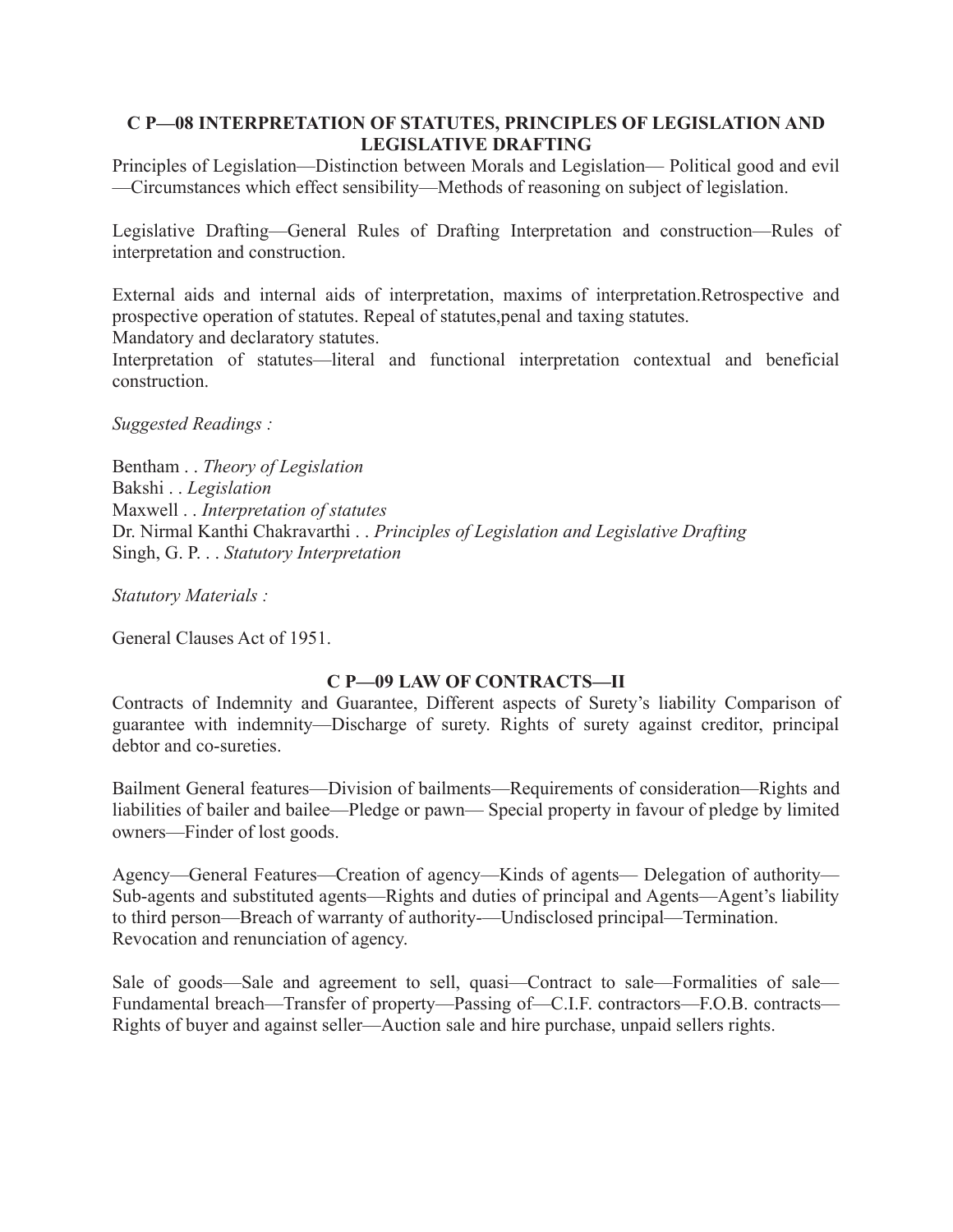Partnerships—Partnership and co-ownership—Relations of partners to one another and to third parties—Incoming and out coming partners—Retirement, dissolution of partnership. Liability for drawing cheque without funds.

*Suggested Readings :*

Subba Rao . . *Law of Contract* Avtar Singh . . *Indian Contract Act* Krishnan Nair, M. . . *Law of Contract* Pollock and Mulla-Athiya . . *Sale of Goods Act* Pollock and Mulla . . *Indian Contract Act* Leake, M. S. . . *Principles of the Law of Contract* Lindely on Partnership (1984)

*Statutory Materials :*

Indian Contract Act of 1872 Indian Partnership Act of 1932 Sale of Goods Act of 1930

## **CP—10 FAMILY LAW—I**

Nature and sources of Personal laws, marriage , adoptions, guardianship and maintenance

1. Nature and sources—The study will include sources (traditional and modern) of personal laws.

2. Law of marriage—The course will comprise of Hindu Muslim and Christian Law of marriage and divorce, Emphasis should be laid on the nature of the institution of marriage and its development, the capacity, the nuptial rights and effects of void and voidable marriage under the aforesaid systems of law. Hindu law of marriage and divorce will include reference to the changes brought about by the modern legislation. Muslim law of marriage and divorce will include the law of dower.

3. Law of adoptions—Hindu law of adoptions will include special reference to the justice, concept and development of case laws and changes brought about by the Hindu Adoptions and Maintenance Act of 1956. The study will also include the Muslim law of legitimacy, parentage and Doctrine of Acknowledgement.

4. The law of Guardianship—Hindu law of minority and guardianship with the changes brought about by the modern legislation. Muslim law of minority and guardianship.

5. Maintenance—The Hindu and Muslim laws relating to maintenance.

*Prescribed Readings :*

Mulla . . *Hindu Law* Raghavachari, N. R. . . *Hindu Law*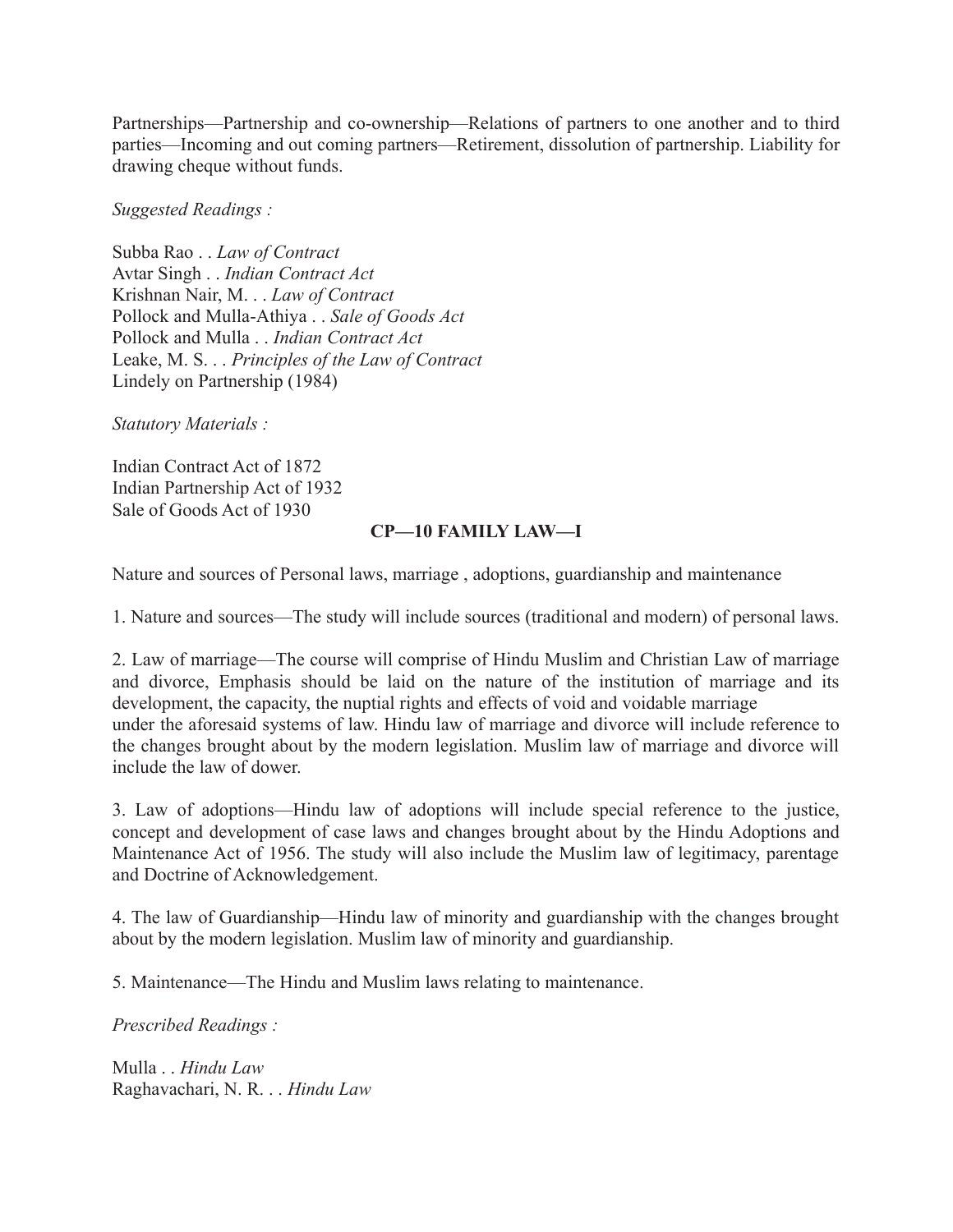Duncan M. Derrett . . *Introduction to Modern Hindu Law* Mulla . . *Mohammedan Law* Fyzee A.A.A. . . *Outlines of Mohammedan Law* Subramania Iyer, V. N. . . *Hindu Law* Paras Diwan . . *Hindu Law* Tahir Mohammed . . *Muslim Law in India* Sebastian Champapilly . . *Christian Law* Davadasan, E. D. . . *Hand Book of Christian Law Statutes*.

*Statutory Materials :*

The Hindu Widows Re-marriage Act, 1856 The Child Marriage Restraint Act, 1929 The Special Marriage Act, 1954 Hindu Marriage Act, 1955 The Hindu Adoptions and Maintenance Act, 1956 The Hindu Minority and Guardianship Act, 1956 The Hindu Women's Right to Separate Residence Act, 1946 Guardian Land Wards Act, 1890 Indian Majority Act, 1875 The Dissolution of Muslim Marriage Act, 1939 The Christian Marriage Act, 1872 The Indian Divorce Act, 1869 Family Courts Act, 1984.

## **C P—11 CODE OF CIVIL PROCEDURE—II**

Execution—Time limit for execution—Procedure in execution—Transferees and Legal representations, Arrest and detention—Attachment—Sale— Distribution of assets—Resistance to execution—Commission—Suits by or against the Government or public officers in their official capacity—Suits by aliens—Suit against rulers of Former Indian States—Interpleader— Special case—Public nuisance and other wrongful acts affecting the public— Supplemental proceedings—Appeals—Reference—Review—Revision— Special provisions to High Courts (not being the courts of judicial commission)—Rules—Miscellaneous.

#### *Order*

Execution of decree and order—Death, marriage land insolvency ofparties—Withdrawal and adjustment of suits—Payment into courts—Securityfor costs—Commissions to examine witnesses—Suits by or against the Government or Public officers in their official capacity—Suits involving a substantial question of laws as to the interpretation of the constitution—Suits by or against Military or Naval Men or Air Men—Suits by or against corporations—Suit by or against firm and person carrying as business in names other than their own—Suits by or against truStees—Executors and administrators—Suits by or against minors and persons of unsound mind. Suits relating to matters concerning the family—Suits by indigent person—Suits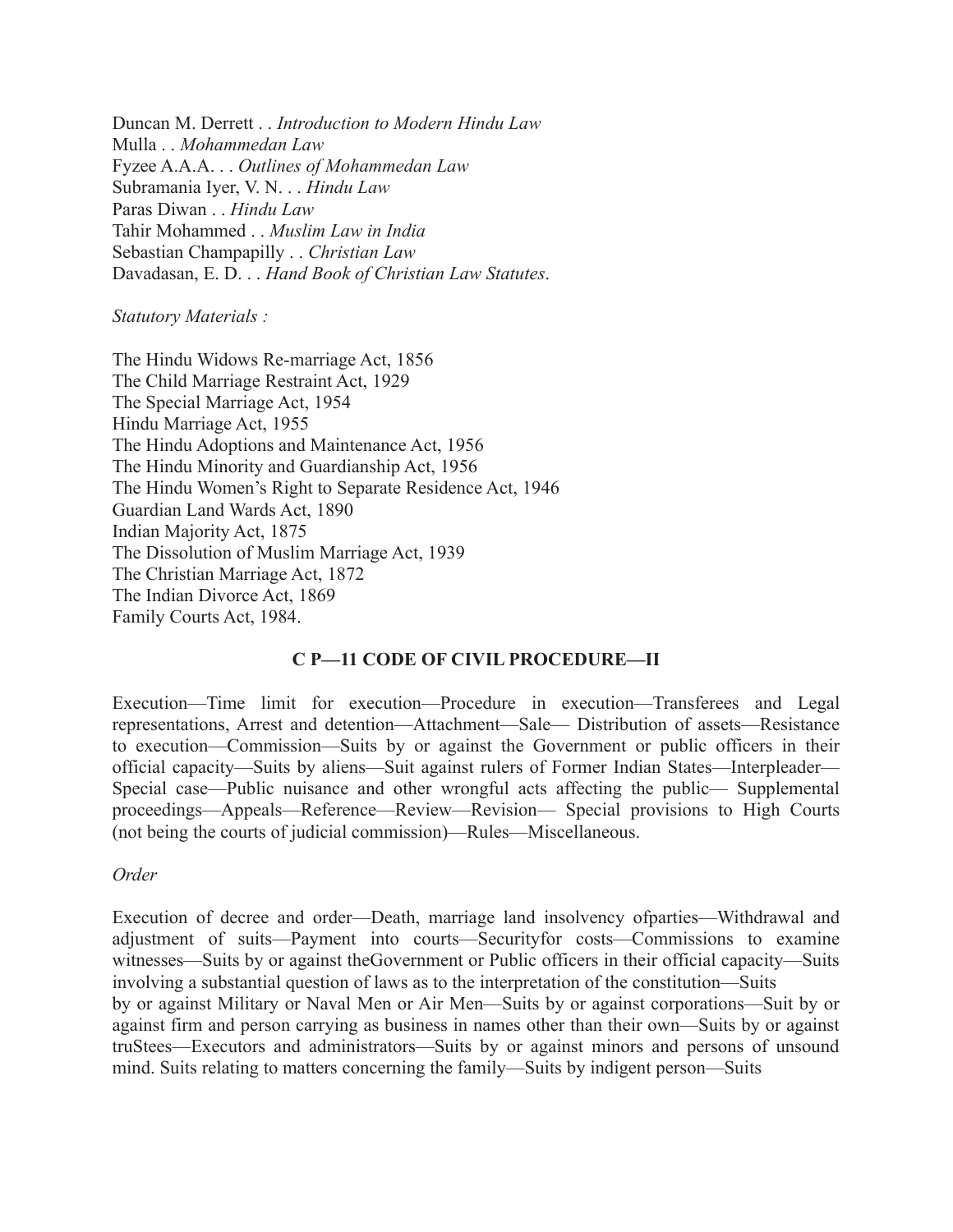relating to mortgages of immovable property—Interpleader—Special cases—Summary procedure and negotiable instruments—Arrest and attachment before judgement— Arrest before judgement—Temporary injunctions and interlocutory orders. Appointment of receivers—Appeal from orders— Appeals by indigent persons—Appeals to the Supreme Court—Reference— Review—Miscellaneous—Charted High Courts—Provincial Small Cause Courts—Presidency Small Cause Courts.

### *Law of Limitation*

Computation of time in Applications and appeal—Inclusive and Exclusive—Extension of prescribed time in certain cases—Legal disability and limitation—Exclusion of time in appeal cases—Continuous running of time due to lack of jurisdiction—Effect of death on or after accrual of right to sue-effect of acknowledgement.

#### *Suggested Readings :\*

Mulla .. Code of Civil Procedure Takwani .. Code of Civil Procedure (3 Volumes)

*Statutory Materials :*

Code of Civil Procedure, 1908 The Indian Limitation Act, 1963.

#### **C P—12 INTERNATIONAL LAW**

International Law—Definition—Sources—Relation with municipal law—Subjects of international law—Theories as to the basis of international law—Subjects of international law— States—Individuals—International organizations.

State—Incidence—Various types of states—Recognition of states—Territorial sovereignty— State jurisdiction—Civil—Criminal—Extradition— Asylum—Privileges, immunities of foreign states—Diplomatic and consular relations—Transmission of rights and duties—State succession —Territorial sovereignty and domestic jurisdiction—Doctrine of reversion.

The law of treaties—Conclusion of treaties—Reservations—Entry into force—Deposit and registration—Invalidity of treaties—Invalidity—Termination and suspension—Application and effects of treaties—Amendments andmodifications—Interpretations of treaties.

International organizations—Legal personality—Performance of acts in the law—Interpretation of the constituent instrument—Inherent and implied powers—Relation with member states—The functional concept of membership— Relation with states not members—Relation between organizations—Relation to municipal law—Law making by organization—Control of acts of organizations.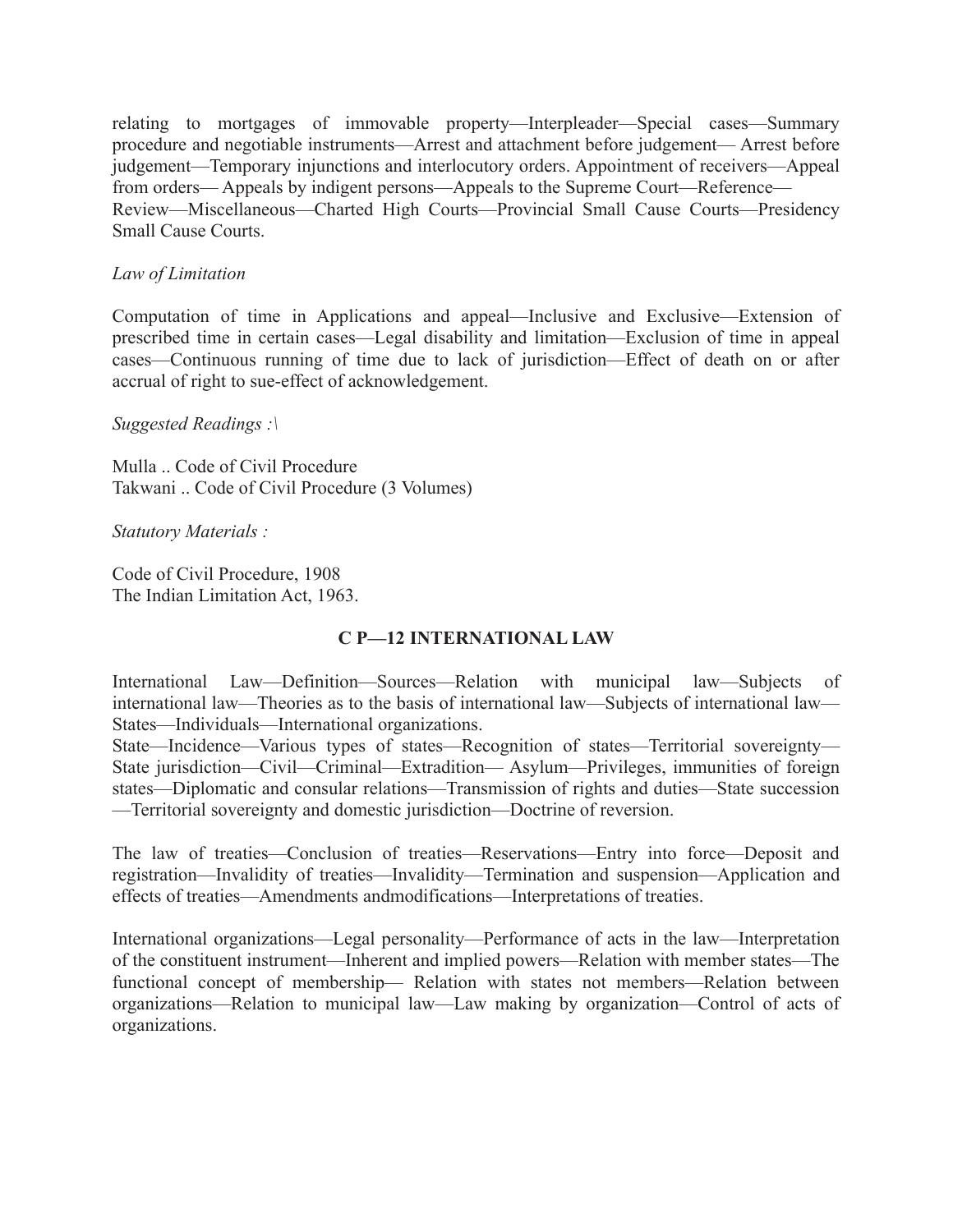The U.N.—General Assembly—Security Council—U.N.—Peace enforcement and peace keeping—Economic and Social Council—International Courts of Justice—Organization of Courts—Jurisdiction.

*Suggested Readings :*

- 1. Starke .. *International Law*
- 2. Brownlie .. *International Law*
- 3. Oppenheim .. *International Law*
- 4. S. K. Kapur .. *Public International Law*
- 5. Tandon .. *Public International Law*

### **C P—13 CONSTITUTIONAL LAW—II**

The Union Executive (Articles 52—78)—Nature of Executive Power— Definition—Extent powers and functions of the President—Procedure for impeachment.

Vice-President, powers, functions and removal. The position, powers, functions and duties of the council of Ministers—The position and powers of the Prime Minister—Scope of President's power regarding advice given by the council of Ministers.

The State Executive (Articles 152—167)—Executive power of the State—Constitutional position of the Governor—His appointment, power, functions, term of office, duties and removal —Difference between the powers, functions, term of office, duties and removal—Difference between the powers of the President and those of the Governor (especially regarding pardoning power)— Extent of executive power of the State.

Position of the Council of Ministers—Advocate General—conduct of Government business.

Union Legislature (Articles 79—123)—Constitution and composition of Parliament—Duration of Parliament.

Officers of Parliament—Powers of Chairman, Deputy Chairman, Speaker and Deputy Speaker— Their removal from office—Salaries and allowances— Conduct of business.

Powers privileges and immunities of Parliament and its members. Legislative procedure— Various stages in the enactment of a statute—Sitting houses—Procedure relating to ordinary bills, money bills and other financial bills—Annual financial statement—Assent to bills.

Legislative powers of President—Ordinance making power.

State Legislature (Articles 162—213)—Various provisions relating to constitution, composition and duration of Houses—Position and powers of Ministers, Governors, Advocate General— Powers, privilege and immunities of State Legislature and its members—Legislative procedure.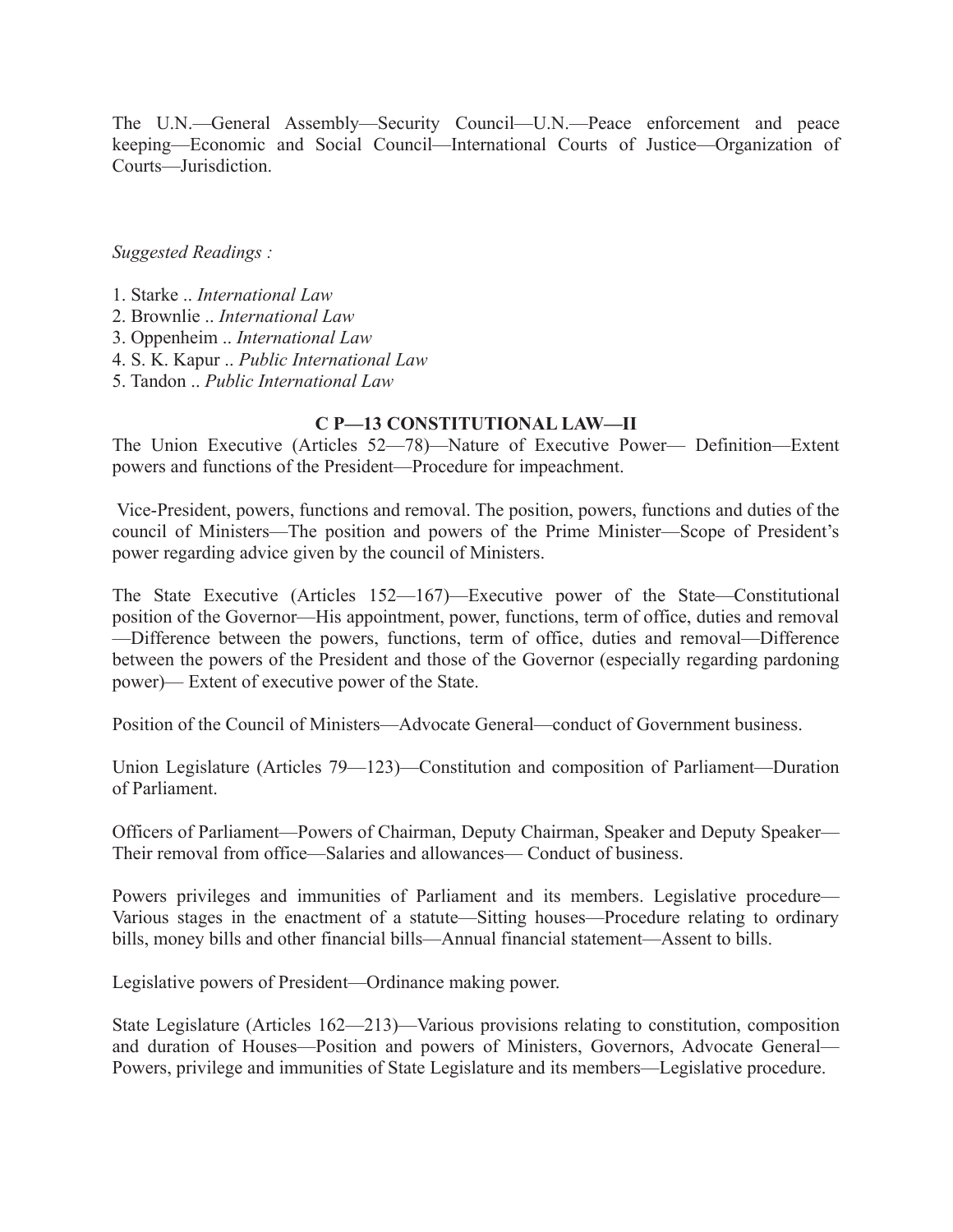The Union Judiciary (Articles 124—147)—Part played by Supreme Court in Constitutional Law —Establishment and Constitution of Supreme Court— Qualifications, appointment, Special protection and independence—Removal of Judges—The original appellate and advisory jurisdiction of Supreme Court— Binding nature of the law declared by the Supreme Court.

The State judiciary (Articles 214—237)—High Court—Appointments, qualifications, salaries, conditions of service, removal of judges—Ordinary jurisdiction-—Writ jurisdiction—Powers of High Court including supervisory power.

Subordinate courts—Appointment of district judges—Control over subordinate courts. Comptroller and Auditor General of India (Articles 148—151) appointment, duties, powers and functions.

Union Territories (Articles 239—241) Administration—power of President. Schedules and Tribal areas (Articles 244—244A) Administration.

Finance, property, contract and state finance (Articles 264—267A)—Taxes not to imposed save by authority of law—Consolidated funds, contingency fund—Public account of union and state.

Borrowing (Articles 292—293)—Borrowing by Government of India and State Government.

Property contracts, rights, liabilities and obligations (Articles 294—298) succession to property, assets, rights, etc., Escheat, etc., powers to carry on trade.

Service under the Union and the state (Articles 308—323) Recruitment conditions of service, tenure, dismissal, reduction, reduction in rank of person employed under the state. All India service, protection of officials—Doctrine of service during pleasure.

Public Service Commissions, appointment, powers functions, duties removal of chairman and members.

Special provisions (relating to certain classes Articles 340—342). Official language (Articles 343  $-351$ ).

Emergency (Articles 352—360)—Various kinds—proclamation of emergency— Effect and consequences in particular, effect on fundamental rights.

Amendment (Article 368)—Various principles—Prospective overruling.

Miscellaneous provisions (Articles 361—367). Temporary and transitional provisions (Articles 392—395)—Schedules.

*Suggested Readings :*

Shukla, V. N. .. *The Constitution of India* Durga Das Basu .. *Shorter Constitution of India* Dr. Subhash C. Jain .. *The Constitutional Law of India (2000)*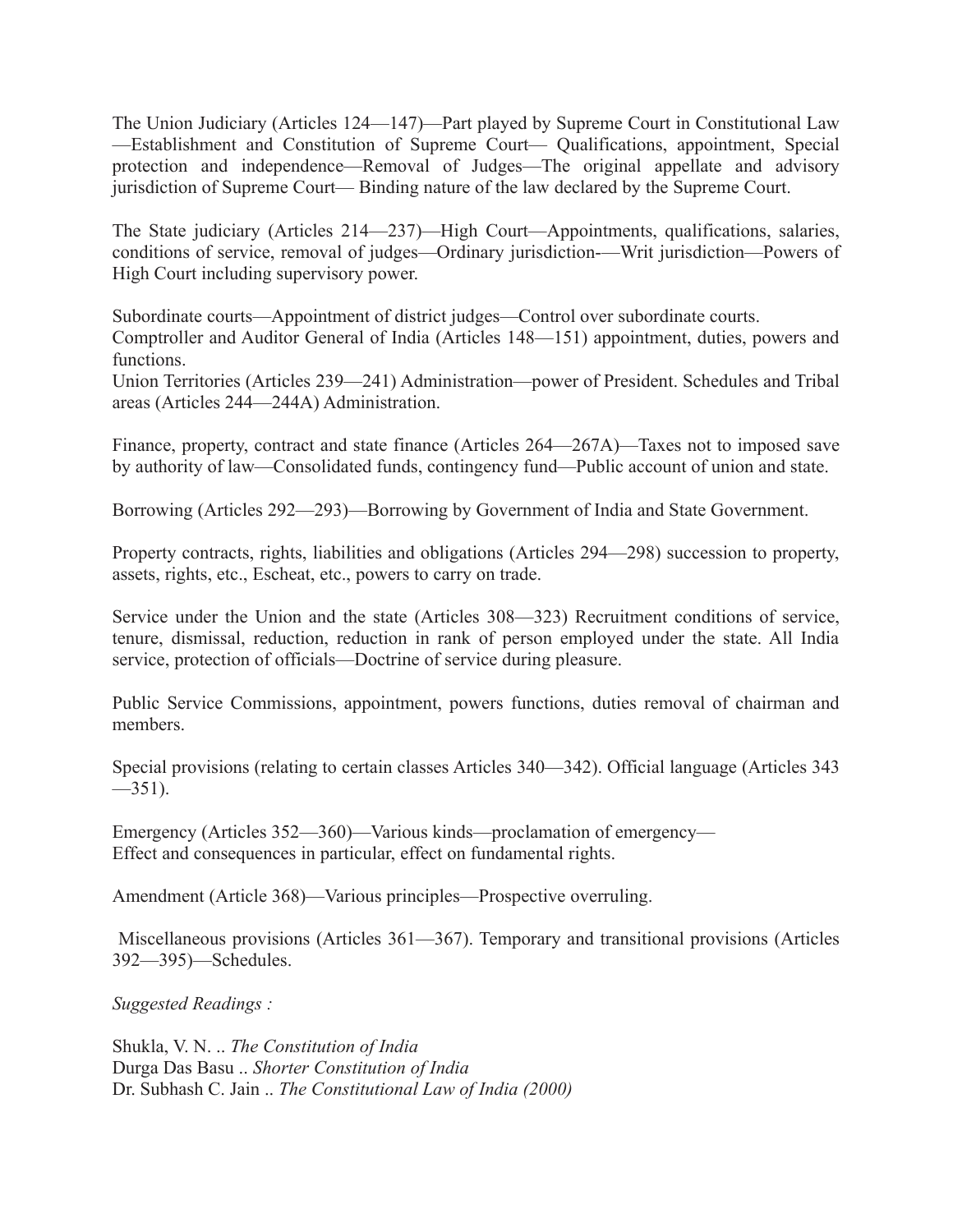Sebastian, V. D. .. *Indian Federalisam—The Legislative Conflict* Jain, M. P. .. *Constitution of India* Tope, T. K. .. *Constitutional Law of India* Dr. J. N. Pandey .. *Constitutional Law of India.*

# **C P—14 LAW OF CRIMES—I**

Definition of crime—Concept of crime—Distinction between crime and tort, crime and breach of contracts etc., classifications of offences—Functions of criminal law—Types of punishments —Purposes of punishment.

Constituent elements of crime—Actus- Reus-Mens Rea- Mens Rea in statutory offences—Mens Rea under the Indian Penal Code—Different types of mens rea-intention, knowledge, Recklessness, Negligence, Rashness etc.

History of Indian Penal Code—Title and Extent of the code—General Explanations (Sections 6 to 52 A)—Intra-territorial and Extra-territorial jurisdiction of the Penal Code—Joint Liability— Common Intention—Common object.

General Exceptions (Section 76 to 106)—Abetment—Abetment of— Criminal conspiracy.

Offences against the State—Offences relating to the Army, Navy and Air Force—Offences against public tranquility—Offences Relating to Public Servants—Offences relating to elections —Contempt of the lawful authority of public servants.

False evidence and offences against public justice—Offences relating to coin and Governments stamps—Offences relating Weight and Measures.

Offences affecting the public Health safety, conveniences Decency and Morals—Offences relating to religion.

*Suggested Readings :*

- 1. Kenney .. *Outlines of Criminal Law*
- 2. Glanville Williams .. *Text Book of Criminal Law*
- 3. Cross and Jones .. *Criminal Law*
- 4. Smith and Hogens .. *Criminal Law*
- 5. Ratanlal and Dhiraj Lal .. *Indian Penal Code*
- 6. Achuthan Pillai .. *Criminal Law*
- 7. K. D. Gaur .. *Indian Penal Code.*

*Statutory Materials :*

- 1. The Indian Penal Code, 1860.
- 2. The Indecent Representation of Women and Girls Act, 1952.
- 3. The Sati (Prohibition) Act, 1987.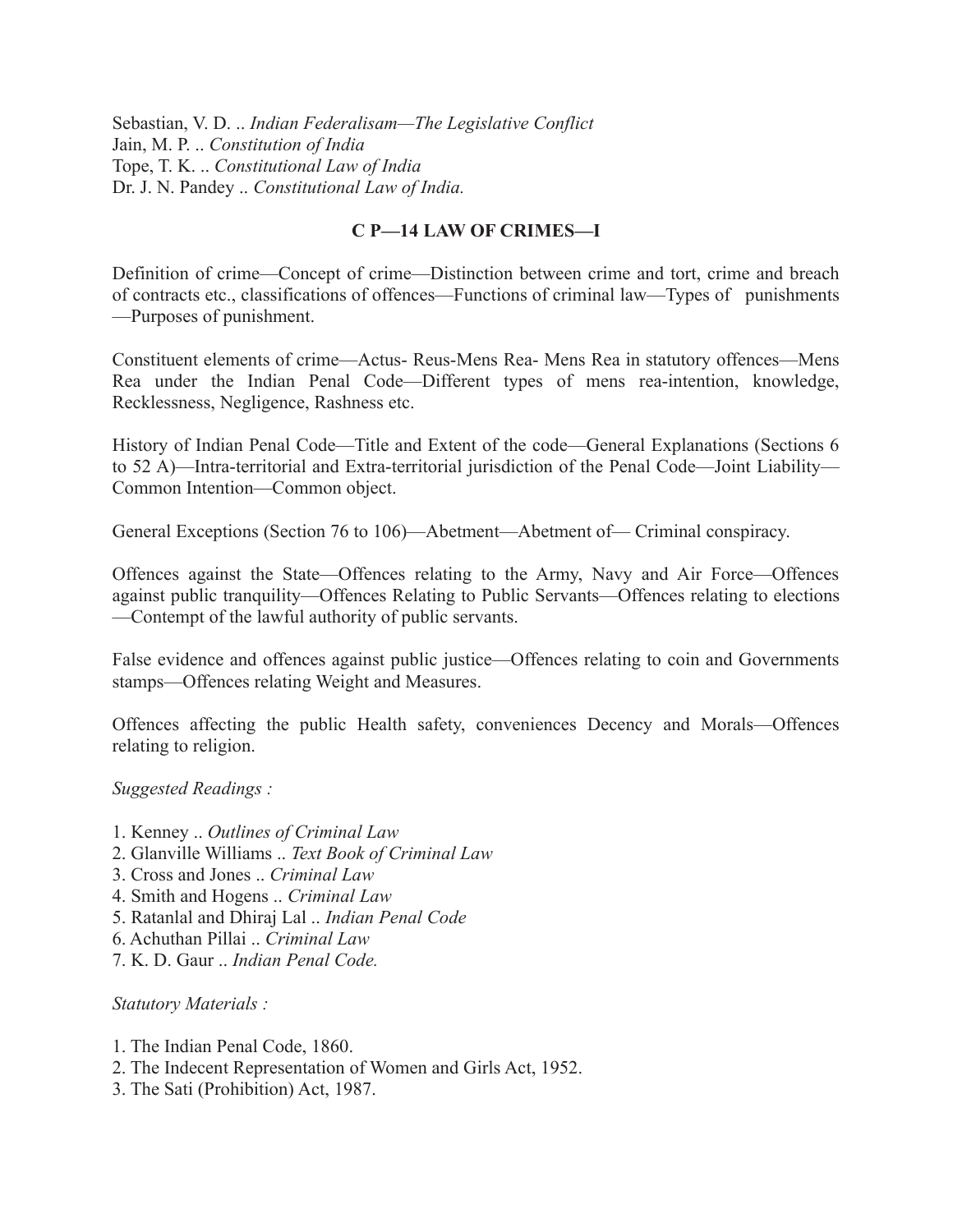# **C P—15 FAMILY LAW—II**

Joint family—Origin and constitution of joint Hindu family—Mitakshara coparcenary—Genesis of coparcenary—Joint family and Coparcenary. Coparcenary within a coparcenary—Incidence of coparcenary property. Hindu coparcenary and Hindu Succession Act, 1956.

Kinds—Of property in Hindu Law—Restrictions between ancestral property and separate property—Rights of coparceneres Managing member— Powers and duties of a manager—Joint family business—Dayabhaga Joint family.

Debts—Liability of heirs for debts of another liability of undivided interest of a coparcener for his debts. Liability of joint family property for personal debts of father. Nature, extent and duration of pious obligations— Avyavharika debts—Alienation by father—Antecedent debts.

Alienation—Alienation of coparcenery property—Alienation of undivided interest incoparcenary —Private voluntary alienation—Alienation in executions of decree—Dayabhaga law.

Partition—What is partition—Subject—Matter of partition—Persons entitles to a share—What constitutes partition—The mode of partition re-opening and re-union Inheritance—General Principles exclusion from inheritance— The Hindu Succession Act, 1956.

Sthridhan and women's estate—Changes effected by the Hindu Succession Act, Hindu Succession Act 1956 (Act XXX of 1956).

Religious and Charitable endowments—Endowments public and private. Religious or charitable endowment—Conditions for a valid dedication— Temples mutts (Maths)—Cypres doctrine— Statutes concerning charitable and religious endowment—Law of impartiable estates—Incidents of impartible estate—Rules of succession.

Muslim law—Wills—Persons capable of making wills bequest to heirs— Bequest to non-heirs— Limits of testamentary power—Revocation of bequest— Deathbed gifts—Acknowledgement.

Gift—Definition—Hiba or Gift—Persons capable of making gift—The three essentials of gift— Delivery of possession of immovable property—Contingent gift—Gift with a condition— Revocation of gift—Hibabilivaz—Hiba\_Ba shart-ul-iwas.

Wakf definition—Subject of wakf—Object of wakf—Wakf howcompleted—Reservation of life interest for the benefits of wakf—Public wakf and private Wakf. The Wakf Act, 1964— Muttawallis or manager of wakf properties— Powers—Statutory control—Removal of muttawallis.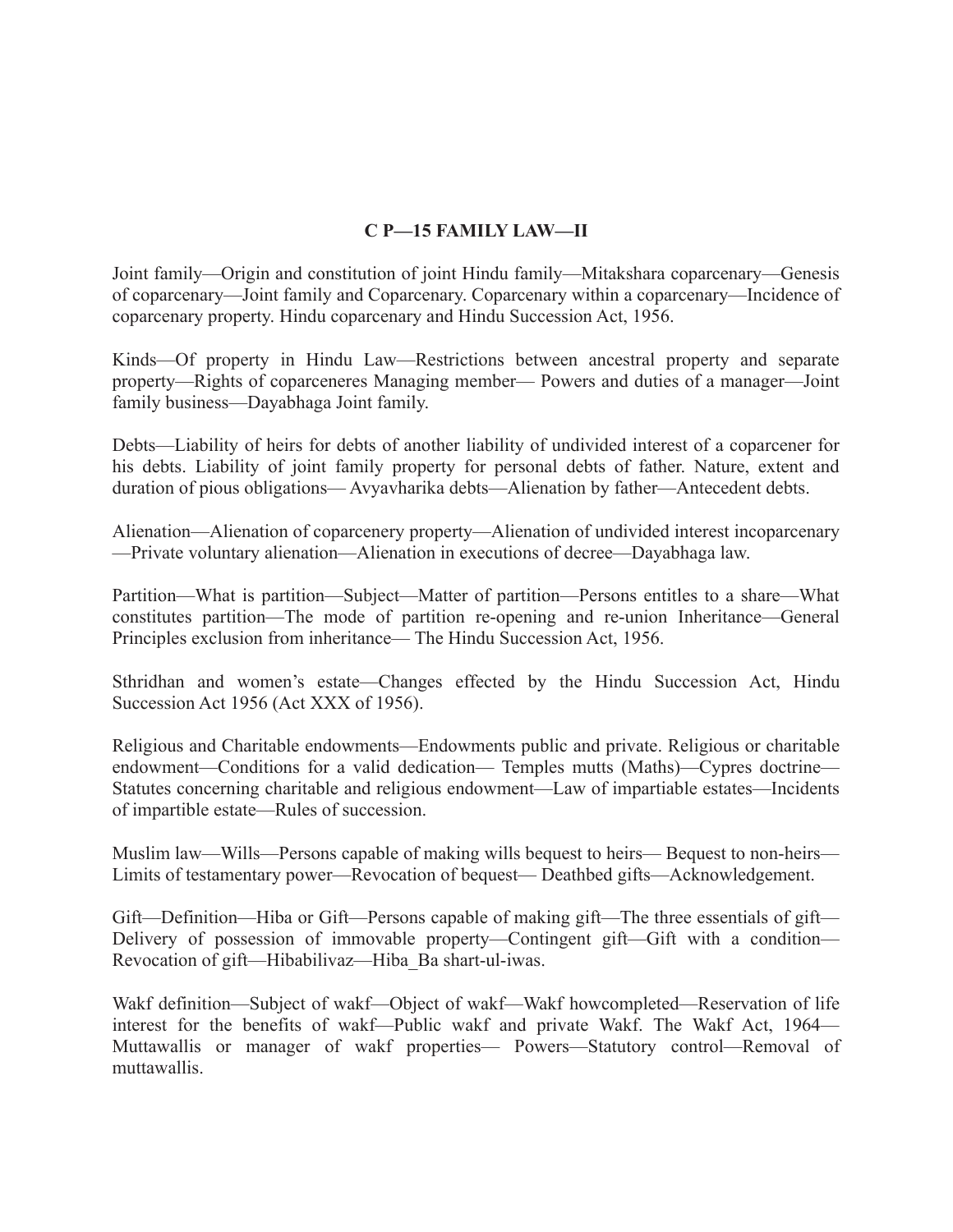Pre-emption—Definition—Who can claim pre-emption—Demand for pre-emption—Rights of pre-emption when lost.

Inheritance—General Rules—Life estate and vested reminder—Hanafi law of inheritance—The three classes of heirs, principles of succession among shares and residuaries—Doctrine of increase and return—comparison with shia law of inheritance—Scope of the doctrine of representation.

*Suggested Readings :*

- 1. Mulla .. *Hindu Law*
- 2. N. R. Raghavachari .. *Hindu Law*
- 3. Duncan M. Derrett .. *Introduction to Modern Hindu Law*
- 4. Mulla .. *Mohammedan Law*
- 5. A.A.A. Fyzee .. *Outline of Mohammedan Law*
- 6. V. N. Subramania Iyer .. *Hindu Law*
- 7. Sebastian Champapilly .. *Christian Law*
- 8. Tahir Mohammed .. *The Muslim Law of India*

*Statutory Materials :*

- 1. Caste Disabilities Removal Act,1850
- 2. Hindu Inheritance Disabilities Removal Act,1928
- 3. Hindu Law of Inheritance (Amendment) Act, 1929
- 4. Hindu Gains of Learning Act, 1930
- 5. Hindu Women's Right to Property Act, 1937
- 6. Hindu Succession Act, 1956
- 7. Hindu Succession Act, 1925
- 8. Christian Succession Act (Travancore and Cochin)
- 9. The Wakf Act, 1995.

#### **CP—16 COMPANY LAW**

Emergence of Corporations as commercial association History of Companies Act — Development of Corporate Law.

Procedural requirements for formation of a company—Effect of incorporation—Doctrine of lifting of corporate veil-structure of a company— Distinction of company from other associations.

Types of companies—Unlimited, limited, charted statutory, registered, holding and subsidiary, private, public, deemed public, foreign, incorporated and Government Companies, illegal associations.

Constitutional document of company—Rights and liabilities of the corporation for the acts of its agents and organs.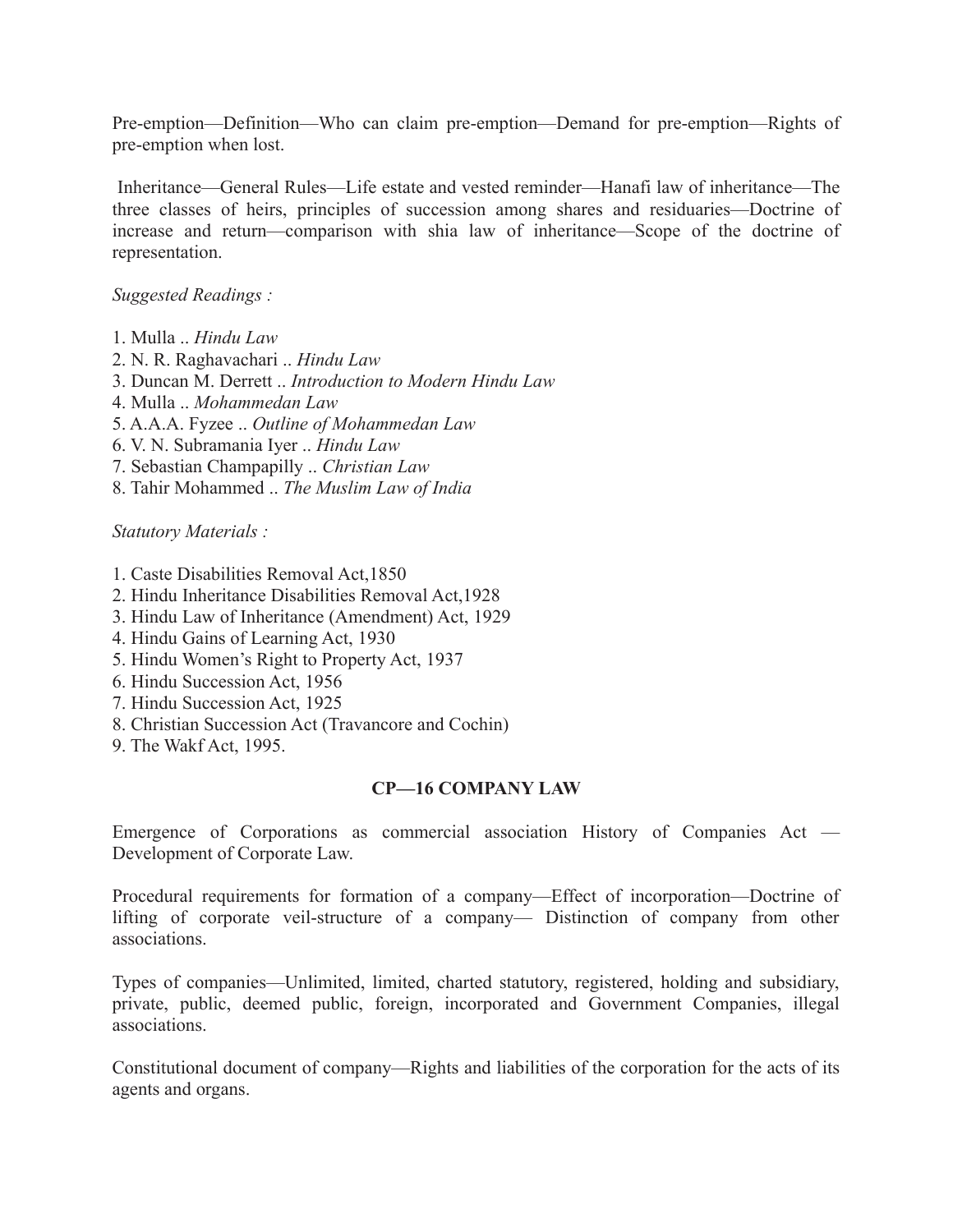#### Promoters

Prospectus and statement in lieu of prospectus members of a company Capital, Dividends, Accounts and Audit. Board of Directors, Managers and Secretaries and their powers and rights.

Meetings of the company, majority rules and minority protection statutory remedies against oppression and mismanagement.

Winding up of company—Winding up by court voluntary winding up—Winding up subject to the supervision of the court.

Analysis of the company structure and functions of corporate organ, corporate abuses and remedies thereto—Corporate merger and take over— Government regulations on corporations— Social responsibilities of corporations.

Monopolistic and Restrictive Trade practices of companies and Multi-National Corporations.

Foreign Exchange regulation and management capital investment.

Public Sector Undertaking Capital issued control, stock exchange, SEBI—Important and export regulation.

Concentration of economic power—Attempts and principles to prevent concentration of economic power—Disinvestments.

Nationalization, Privatization, Liberalization, Globalization, structural Adjustments.

*Suggested Readings :*

ICB Gower .. *Principles of Modern Company Law* Shaw .. *Lecturer on Company Law* A. Ramaiah .. *A Guide to Companies Act* Boyli & Birds .. *Company Law* Avtar Singh .. *Company Law*.

*Statutory Materials :*

The Companies Act The Foreign Exchange Management Act, 1999.

#### **C P—17 ENVIRONMENTAL LAW**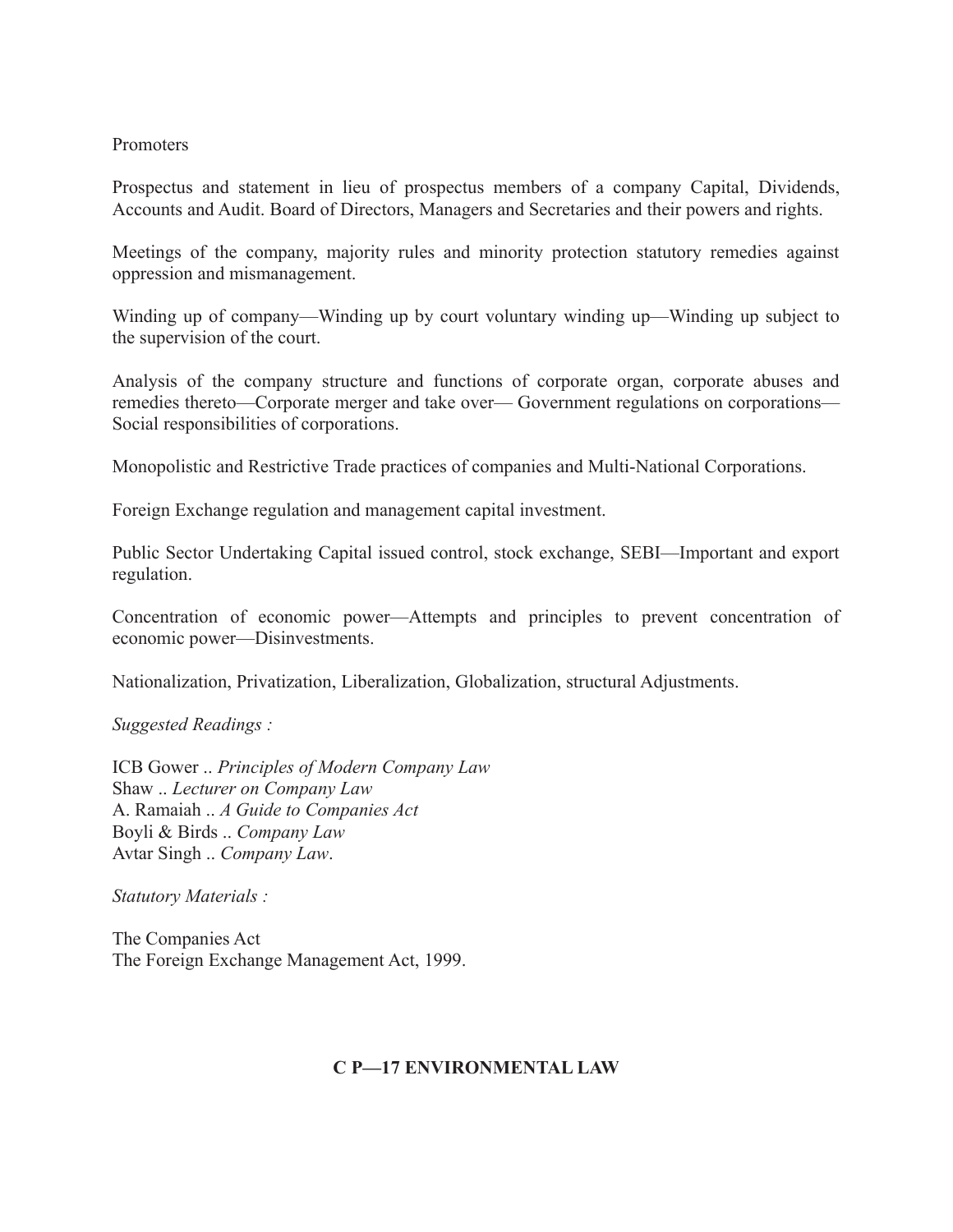Development and environment, the conflict of interest—Early development of environmental and environment concern.

Sustainable development and equitable society, Gandhian Welfare Society, problems of developmental technology constitutional provisions—Common law provisions related to environment. Tort, Public nuisance, Negligence, Strict & Absolute liability, Writ jurisdiction. Agricultural pollution and control of pesticides, Marine pollution, Effluents disposal, Industrial Effluents and Pollutions.

River Pollution

 $\setminus$ 

Water Pollution and Air Pollution — Control and prevention Atmosphere Pollution, Noise Pollution.

Forest protection laws—Ancient and modern India—Deforestation— Afforestation—Wildlife Protection Act.

Pollution Control Boards and other authorities—Enforcement of laws.

Environment protection—Authority of the Central Government.

Independent Commission on environment protection.

Laws of planning, conservation and protection in connection withenvironment.

Legal theories concerning, natural resources, Bio-deversity treaty.Corporate liability to protect environment.

Public interest litigation or social action litigation and environmental protection.

Land conservation—Mining construction, Distribution of resources etc.

Public participation in environment protection, Representative suits.

Pollution of coastal areas.

*Suggested Readings:*

Vikas Vashishth .. *Law and practice of Environmental Lawsin India* P. Leelakrishnan .. *Environmental Law in India* N. S. Kamboj .. *Control of Noise of Pollution.*

*Statutes :*

Factories and Boilers Act, 1948. Indian Forest Act, 1927.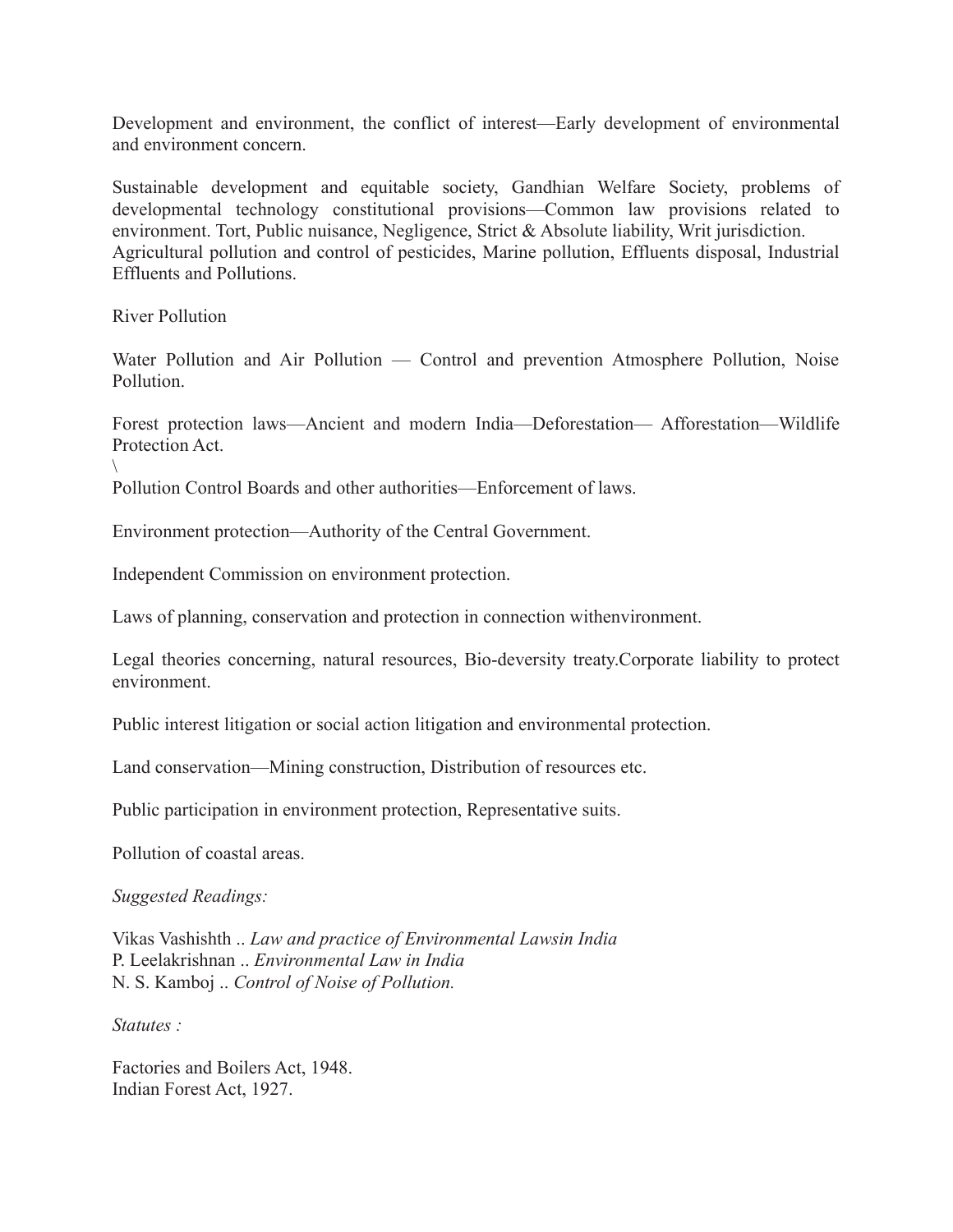Forest (Conservation) Act, 1980. Wildlife (Protection) Act, 1972. Water (Cess) Act, 1977. Environment Protection Act, 1986. Environment Tribunal Act, 1993. Mines (Regulations) Act, 1951. Atomic Energy Act, 1962. Insecticides Act, 1968. Water (Prevention and Control) Act, 1974. Air (Prevention and Control) Act, 1961.

### **C P—18 LAW OF CRIMES—II**

1. Offences affecting human body and life—Culpable homicide, murder, punishment for culpable homicide and murder—Causing death by rash and negligent act—Dowry—Death— Suicide—Attempt and abetment— Causing—Miscarriage—The medical termination of pregnency.

2. Hurt—Grievous hurt—Aggravated forms of hurt—Wrongful restraint and wrongful confinement—Criminal force and assault—Kidnapping, abduction, slavery and forced labour.

3. Sexual offences—Rape—Custodial rape—Unnatural offences.

4. Offences against property—Theft—Extortion—Robbery—Dacoity— Criminal misappropriation of property—Criminal breach of trust— Receiving stolen property—Cheating —Fraudlent deeds and disposition of property—Mischief—Criminal trespass.

5. Offences relating to documents and property marks—Forgery— False document—Trade marks—Counterfeiting currency and bank notes— Criminal breach of contract of service.

6. Offences relating to marriage—Cruelty by husband or relatives of husband.

7. Defamation and its exceptions—Criminal intimidation—Insult andannoyance—Attempt to commit offences.

#### **C P—19 ADMINISTRATIVE LAW**

1. Definition of Administrative law—Development and scope.

2. Reasons for the growth of administrative law in different countries, delegated legislation scope, limitation and control of delegation, subdelegation, Administrative adjudicating—Judicial and quasi-Judicial power of administration—Natural Justice Principles.

3. Administrative Discretion, administrative action, control over administrative action, legal and constitutional remedies.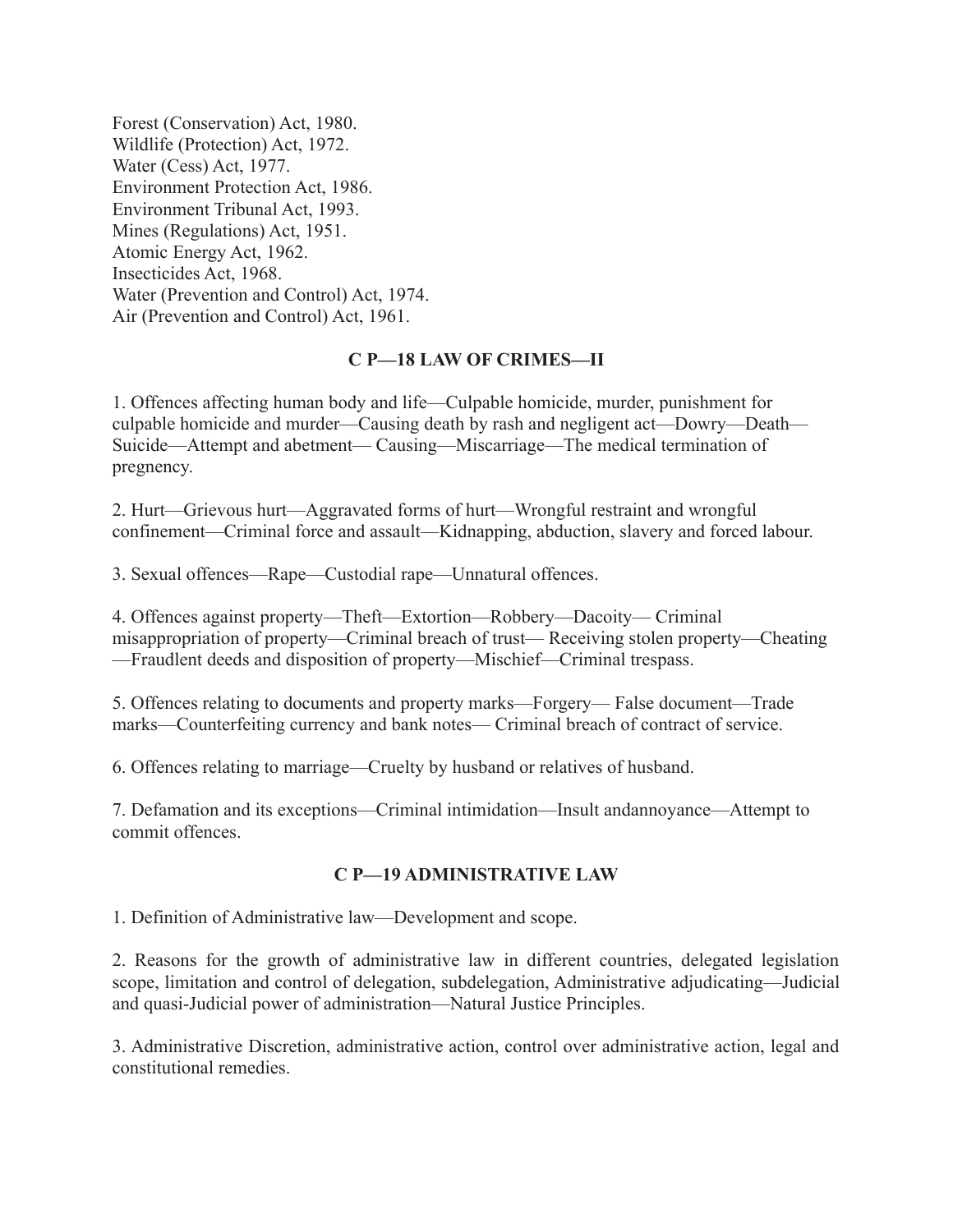4. Government as a litigant. Tortious and contractual liability of state, immunities and privileges. Civil servant under the Constitution, protection and safeguards.

5. Ombudsman, parliamentary commissioner, vigilance commission, anticorruption laws—Lokpal and Lokayuktha.

6. Public co-operations and related law, Departmental inquiry.

*Suggested Readings:*

Massey, I. P. .. *Administrative Law* Thankwani, C. K. .. *Lectures on Administrative Law* Sathe, S. P. .. *Administrative Law* Upadhaya, I. J. D. .. *Administrative Law* Wade, H. W. R. .. *Administrative Law* Jain and Jain .. *Administrative Law* Allen, C. K. .. *Law and Orders* Garner, J. C. .. *Administrative Law* I. L. I. (1977) .. *Administrative Tribunals in India* I. L. I. (1971) .. *Government Regulation of Private Enterprise* I. L. I. (1966) .. *Cases and Materials on Administrative Law* Markose, A. T. .. *Judicial Control of Administrative Action in India* Markose, A. T. .. *Public Law—Some Aspects.*

## **C P—20 LAW OF CRIMINAL PROCEDURE—I**

Code of Criminal Procedure (SS 1—199) Preliminary (SS 1—5)—Constitution of Criminal courts and officer (SS 26—35)—Power of Superior Officers of Police (SS 36—40)— Arrest of Persons (SS 41—60)—Processes to Compel Appearance (SS 61—105)—Security for keeping the peace and for good behavior (SS 106—124)—Order for maintenance of wives, children and parents (SS 125—128)—Maintenance of Public order and tranquility (SS 129—148)— Preventive Action of the Police (SS 149—153)—Information to the police and their power to investigate (SS 154—176)— Jurisdiction of the criminal courts in inquires and trials (SS 177— 189)—Condition requisite for initiation (SS 190—199).

The criminal rules of practice in Kerala-summons—Absconding accused— Presentation of leadings reports, documents and remands—Affidavit— Preliminary enquires and trial.

*Suggested Readings:*

Rathanlal and Dhirajlal .. *The Code of Criminal Procedure* R. V. Kelkar .. *Outlines Criminal Procedure* Sohani .. *Code of Criminal Procedure*

*Statutory Materials:*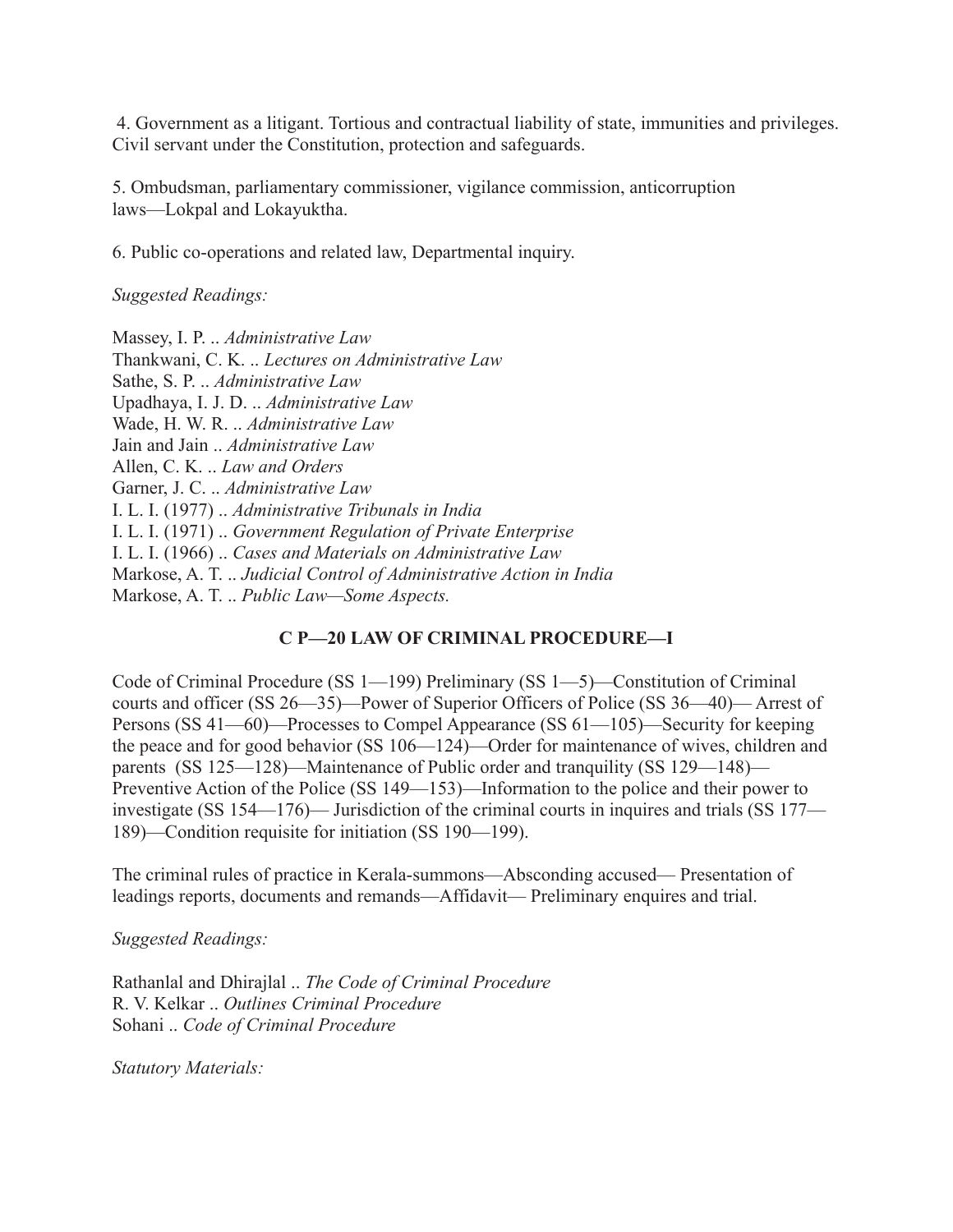Code of Criminal Procedure, 1973 The Criminal Rules of Practice, Kerala, 1982.

#### **C P—21 LAW OF EVIDENCE**

Nature and purpose of the law of evidence—Difference between real evidence and evidence— Distinction between evidence and proof—Relevancy and Admissibility—Golden rules of evidence.

Fact and Law, distinctions between fact and law, Relevance of fact— Presumption regarding proof and res-Gestae—Indian and American Law— Irrelevant and Relevant facts—Mode of proving custom.

Accidental or intentional nature of event.

Admissions and confessions in evidence—Probative value of confession— Dying declaration in Indian and English law—Hear say evidence and exceptions to hear say rule. Evidentiary value of Books of accounts, Evidentiary value of court, judgment—Experts Evidence—Primary and secondary evidence—Oral evidence, Documentary evidence.

Exclusion of evidence—Ancient document. Burden of Proof in civil and criminal cases, modus operandi of proof, Estoppel—Nature and scope— Accomplice and Examination of witnesses.

Uncorroborated evidence—Impeaching the credit of evidence— Competency and compellability of witnesses—Protected statements—Dumb witness. Hostile witness—Child witness. Circumstantial evidence—Value of judgments, power to put question—Improper admission and rejection of evidence.

#### *Prescribed Readings:*

- 1. Ratanlal .. *The Law of Evidence*
- 2. Woodroffe and Ameer Ali .. *The Law of Evidence*
- 3. Sarkar on Evidence
- 4. Basu .. *The Law of Evidence*

*Statutory Materials:*

The Indian Evidence Act, 1872.

#### **C P—22 LABOUR LAW—I**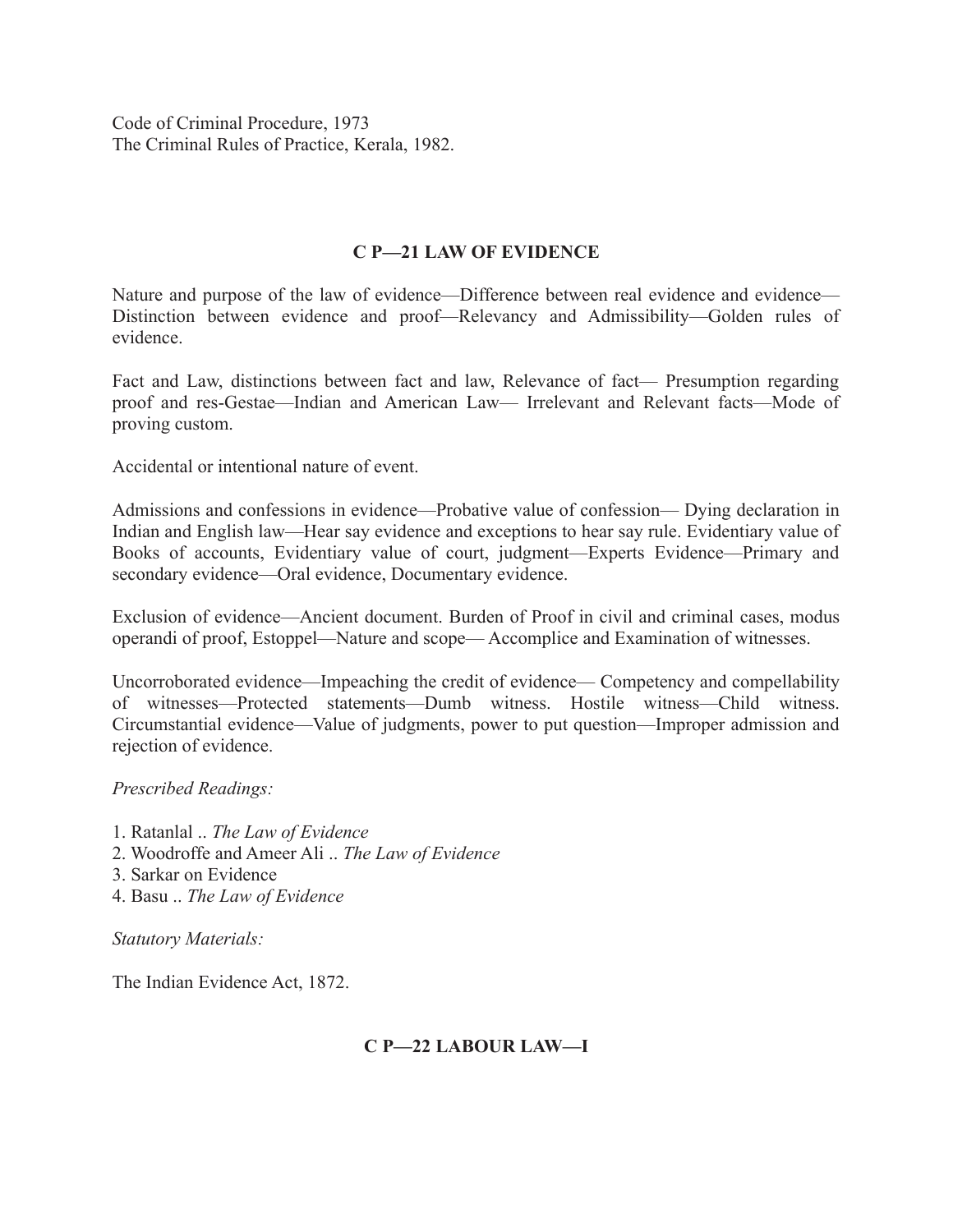Origin and growth of labour laws—Object and scope—Regulation of labour in the interest of employee—Need for state interference—Special features of "Industrial Jurisprudence".

Concept of Industry—Industrial disputes—Conciliation, adjudication and Arbitration of Industrial disputes—Collective bargaining strikes and lockouts—Lay-off and retrenchment of law relating to Trade Unions.

#### *Suggested Readings:*

- 1. *Labour Law and Labour Relations* .. Indian Law Institute
- 2. O. P. Malhotra .. *Labour Law*
- 3. K. Madhavan Pillai .. *Labour and Industrial Law*

#### *Statutory Materials:*

- 1. The Trade Unions Act, 1926
- 2. The Industrial Disputes Act, 1947
- 3. The Industrial Employment (Standing Order) Act, 1946.

#### **C P—23 HUMAN RIGHTS LAW**

Human Rights—Nature and sources—International movements for protection of human rights— Universal Declaration of Human Rights— International Covenants on Civil and Political Rights —Social economic and Cultural rights.

Enforcement of human rights through the U. N.—Right to development— National and international dimensions.

Human Rights and the Indian Constitution—The Protection of Human Rights Act, 1993—The National Human Rights Commission—Establishment powers and functions of the Human Rights Commission.

Women and Human Rights—Gender discrimination harassment of women— The judicial approaches— The National Commission for women—Establishment, powers and functions— The Kerala State Women's Commission— Establishment, powers and functions.

Human rights and the child—Rights of the child—International Convention of the rights of the child—Child rights in India.

The Tribals and Human Rights—Right to land—Development vis-à-vis tribal displacement— The Narmada Antholen Movement as a human rights problem.

#### *Suggested Readings:*

- 1. V. R. Krishna Iyer .. *The Dialectics and Dynamics of Human Rights.*
- 2. Dr. Gokulesh Sharma .. *Human Rights and Legal Remedies.*
- 3. Dr. S. Mehartaj Begum (Ed.) .. *Human Rights in India, Lawyers Collective;*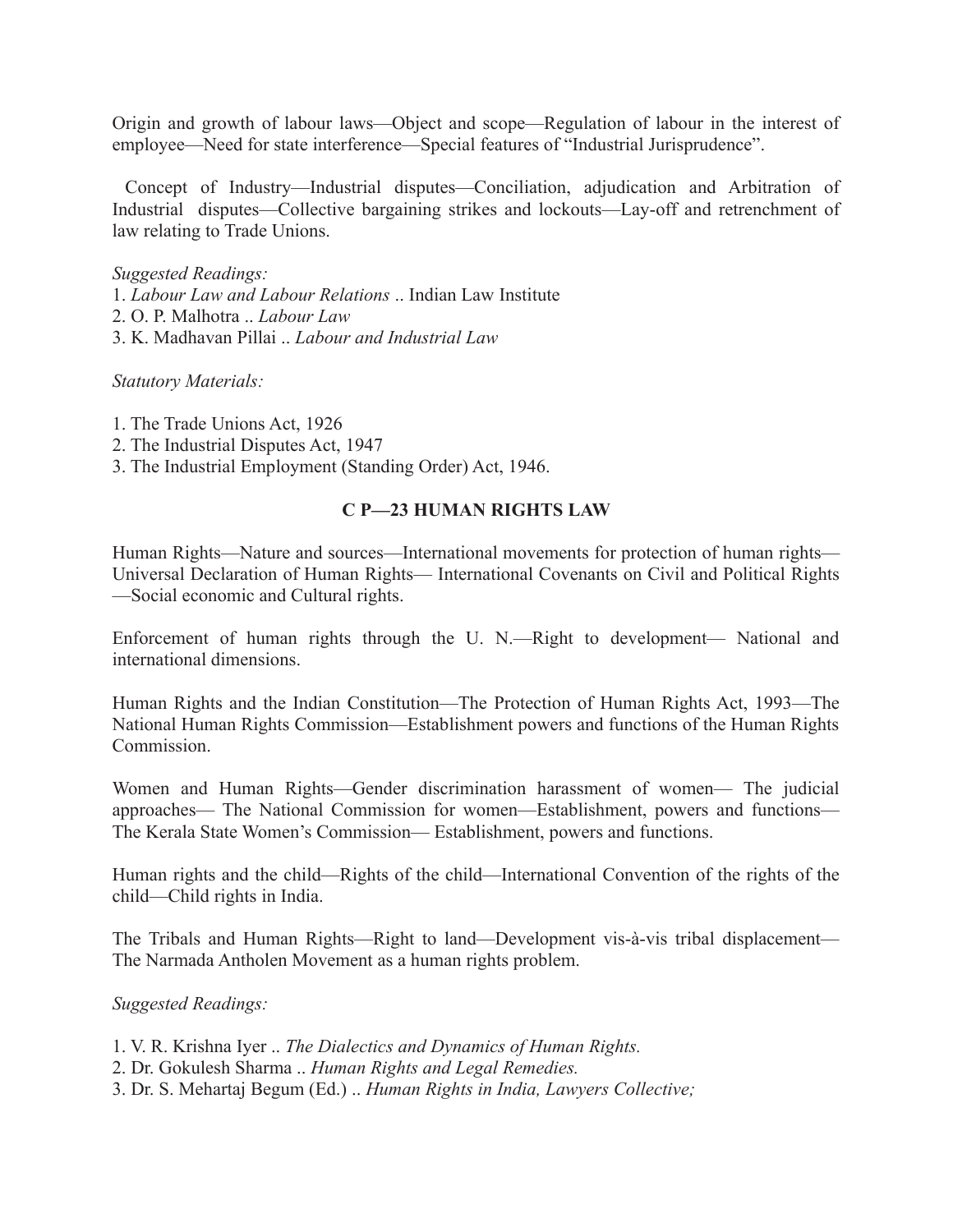*Women's Right Initiative;Domestic Violence and Law.* 4. Mangari Rajender .. *The protection of Human Rights Act and Relating Laws*. 5. NLSIU .. *Rights of child.* 6. R. M. Pal, G . S. Bhargava (Eds.) .. *Human Rights of Dalits.*

*Statutory Materials:*

Basic Documents on Human Rights The Human Rights Act, 1993.

#### **C P—24 LAW OF CRIMINAL PROCEDURE—II**

Code of Criminal Procedure (SS 200—484)—Complaints to Magistrates (SS 200—203)— Commencement of proceedings before Magistrates(SS 204—210)—The charge (SS 211—224) —Trial before a court of session (SS 225—237)—Trial of warrant—Cases by Magistrates (SS 238—250)—Trial of summons cases by Magistrates (SS 251—259)— Summary Trials (SS 272—299)—Attendance of persons confined or detained in prison (SS 266—271)—Evidence in inquiries and trials (SS 272—299)— General Provisions as to inquiries and trials (SS 300—327) —Provisions as to accused persons of unsound mind (SS 328—339)—Provisions as to offences affecting the administration of justice (SS 340—352)— The Judgment (SS 353—365) —Submission of Death Sentence for confirmation (SS 366—371)—Appeals (SS 372—394)— Reference and Revision (SS 395—405)— Transfer of criminal cases (SS 406—412)— Execution, suspension, remission and commutation of sentences (SS 413—435)—Provision as to Bail and Bonds (SS 436—450)—Bail under special statutes—The SC and ST (Prevention of Atrocities) Act, 1989—The Narcotic Drugs and Psychotropic Substances Act, 1986.

Disposal of property (SS 451—459)—Irregular proceedings (SS 460—466)—Limitation for taking cognizance of certain offences (SS 467—473)—Miscellaneous (SS 474—484).

Justice Act—Causes of Juvenile delinquency—Neglected juveniles— Delinquent juveniles authorities and institutions for Juveniles—Prevention and treatment of juvenile delinquency.

Probation of Offender's Act—Power of the court to release offenders after admonition on probation of good conduct—Restriction on imprisonment of offenders under 21 years of age— Variations of conditions of probation— Failure of offenders to observe conditions of bond— Probation of offenders— Duties—Protection of action taken in good faith.

*Suggested Readings:*

Ratan Lal & Dhiraj Lal .. *Code of Criminal Procedure* R. V. Kelkar .. *Outlines of Criminal Procedure* Sohoni .. *Code of Criminal Procedure* R. B. Sithi .. *Probation of Offender's Act, 1958.* Shakravarthy .. *Juvenile Justice Act, 1986.*

*Statutory Materials:*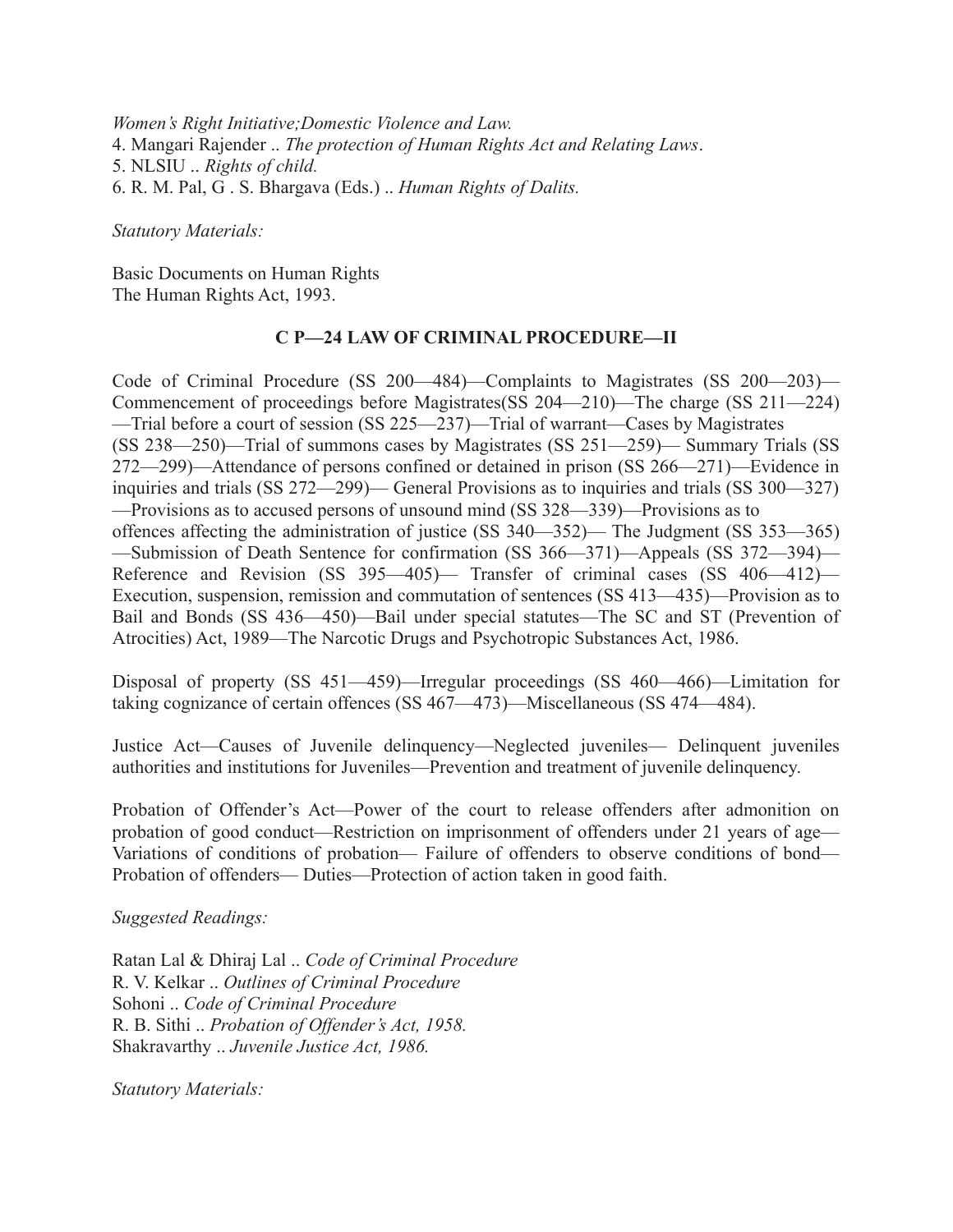Code of Criminal Procedure, 1973. Probation of Offender's Act, 1958. Juvenile Justice Act, 1986.

## **C P—25 PROPERTY LAW (INCLUDING TRANSFER OF PROPERTY AND EASEMENTS ACT)**

General Principles of transfer—Preliminary rules relating to transfer— Rules related to transfer of property.

Specific modes of transfer—Mortgage exchange, gift, lease, actionable claims.

Easement—Definition, classification, characteristic features, modes of acquisition, quasi-easement, prescriptions, right to ancient rights, extinction and license.

*Suggested Readings:* Mulla .. *Transfer of Property* G. C. V. Subharao .. *Law of Property* K. Krishna Menon .. *Law of Property* Shukla .. *Law of Property*

*Statutes:*

The Transfer of Property Act, 1882. The Easement Act, 1882.

## **C P—26 LABOUR LAW—II**

Social security in ancient times, the results of industrialization—The modern concept of social security—Social insurance and social assistance. The international labour organization and social security—India and the I.L.O. Social security in India—Industrial hygiene and Industrial health —Industrial accidents—Legislative protection for children and young workers— Maternity benefits, old age benefits, Provident Funds and Gratuity Schemes.

Workmen's compensation—Payment of gratuity—Payment of wages— Minimum wages.

*Suggested Readings:*

1. V. V. Giri .. *Labour Problems in Indian Industry* 2. K. D. Srivasthava .. *Workmen's Compensation Act*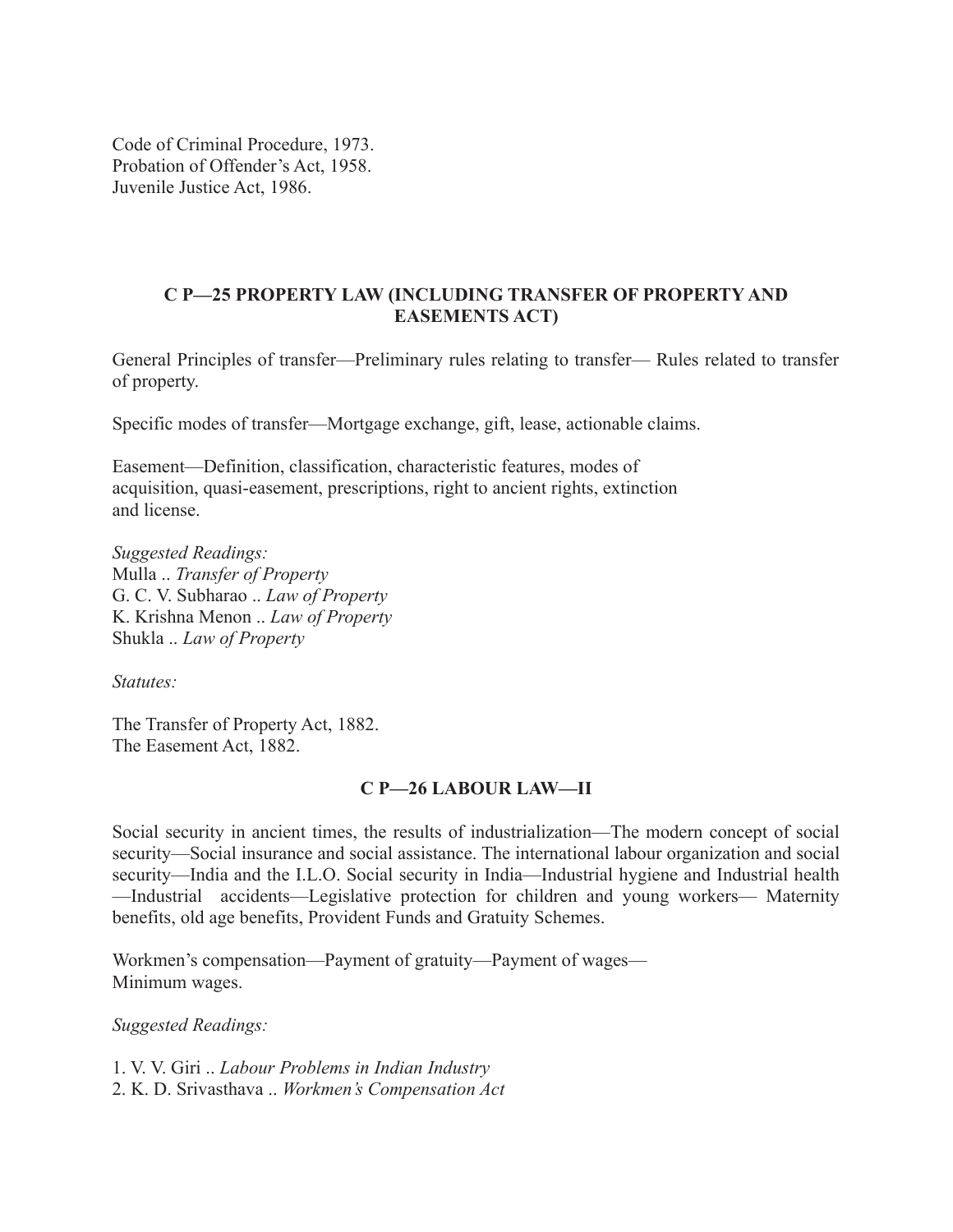- 3. Ganguly .. *Employees State Insurance Act*
- 4. K. D. Srivasthava, .. *Commentaries on the Employee's*
- N. K. Srivasthava *Provident Fund Act, 1952*
- 5. S. N. Misra .. *Labour Law*
- 6. K. Madhavan Pillai .. *Labour and Industrial Laws*

*Statutory Materials :*

- 1. Workmen's Compensation Act, 1923
- 2. Factories Act, 1948
- 3. Employee's State Insurance Act, 1948
- 4. The Payment of Gratuity Act, 1976
- 5. The Employee's Provident Fund Act, 1952
- 6. Employee's Liability Act, 1936
- 7. Maternity Benefit Act, 1961
- 8. The Payment of Wages Act, 1936
- 9. Bonus Act, 1965
- 10. The Kerala Shops and Commercial Establishment Act, 1960
- 11. Fatal Accidents Act
- 12. The Minimum Wages Act, 1948.

## **C P—27 LAND LAWS (INCLUDING CEILING AND OTHER LOCAL LAWS)**

Concept of Real Property—Ownership and holding of landed property in different societies— Feudal, capital and socialist societies—State ownership and control over property.

Indian systems of law and relation in real property concept of property and constitutional provisions—Articles 31 and 300. Land Reforms Basic concept of Gandhian Philosophy, land to the Tiller Policy—Indian Development and Socialistic Society—Land Reforms ideology and practice.

Land Acquisition—Public purpose, Compensation Remedies.

Protection of Tribal Land, Forest Land, Wet Land etc., Modern Economic Development and importance of Real Property.

Land reforms Legislation—Fixity of tenure, resumption restoration— Nature of tenant's right— Purchase of landlords right by cultivate tenant prohibition for future tenancies—Kudikidapukar's rights and liabilities— Restrictions on ownership and possession for land in excess of ceiling areas— Rural and urban land utilization and land development conservation of Government lands.

*Suggested Readings :*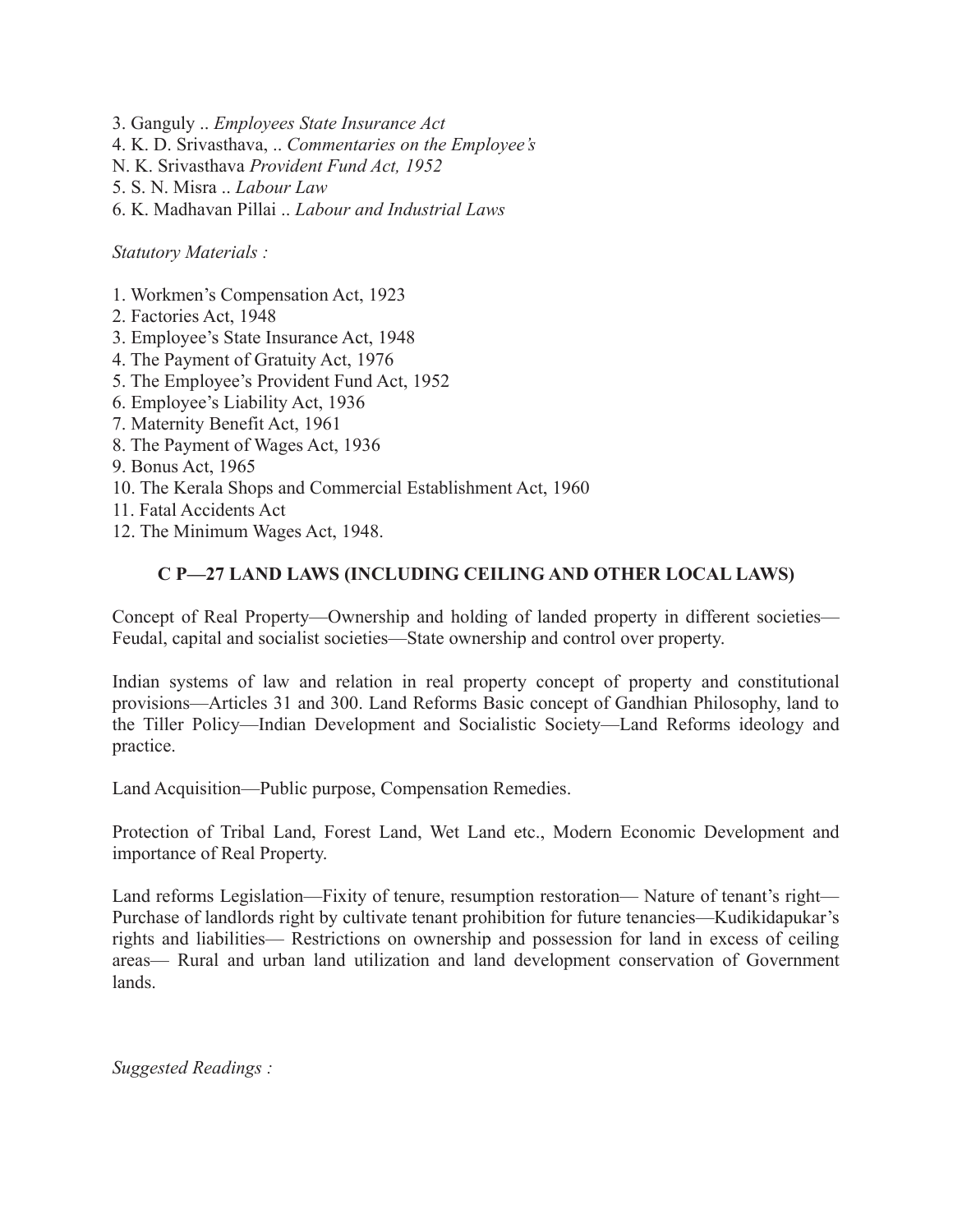- 1. Kerala Land Utilisation Orders, 1967.
- 2. Kerala Land Conservancy Act, 1957.
- 3. Sugathan: *Land Laws of Kerala*.
- 4. A. Gangadharan: *Law of Land Reforms in Kerala*.
- 5. A. Gangadharan: *The Law on Lands in Kerala*.

### **C P—28 ARBITRATION CONCILIATION AND ALTERNATIVE DISPUTE RESOLUTION**

Alternative Dispute Resolution (ADR)—The concept factors that led to the rethinking on conventional court systems and to the emergence of ADR systems—Different kinds of ADR systems—Tribunals Ombudsman— Arbitration—Conciliation Negotiation—Mediation.

Negotiation—Its meaning—Importance—Negotiation skills—The essentials of negotiation. Mediation—Its meaning—Nature, methods and merits.

Arbitration—Its meaning—Nature and essential Arbitration and Conciliation Act, 1996—The objects and reasons for the Act Arbitration Agreement—Power of Courts to refer to Arbitration composition of Arbitration Tribunal—Appointment of Arbitrators Grounds for challenge— Procedure— Termination or substitution of Arbitrators—Jurisdiction of Arbitral Tribunal— Conduct of Arbitral Proceedings.

Awards—Making of Arbitral Awards—Form and contents of awards— Termination of proceedings—Correction of alternation—Additional awards— Setting aside of Awards— Appeals—Finality, enforcement and limitation— Enforcement of foreign Awards—New York Convention Awards, Geneva Convention Awards—Definitions of Foreign awards—Binding nature— Powers to courts—Evidence of foreign awards—Binding nature--Powers of courts—Evidence of foreign awards—Conditions for enforcement appeals.

Conciliation—Its meaning—Scope and nature—The Indian Act, 1996—Its scope—Conciliation proceedings—Its commencement, conciliation—Number, appointment, duties and role of conciliation—Settlement agreement—Its effect— Confidentiality—Termination of conciliation-- Proceedings—Resort to courts or Arbitration costs—Role of conciliation in other proceedings— Admissibility of the conciliation a evidence in other proceedings.

Access to justice movement in India—Increasing importance and focus on ADR system in India —Equal Justice for all and Legal Aid clinics and Lok Adalats as means of dispute resolution through conciliation and mediation— The Legal Services—Funds for legal aid-—Organization —Power and Awards of Lok Adalats—Neethimela—Loknyayalaya—Grama Nyayalaya under Decentralized Local Government bodies.

#### *Suggested Readings :*

1. P. C. Rao & William Sheffild (Ed.) .. *Alternative Dispute Resolution* 2. M. A. Sajan .. *Law of Arbitration & Conciliation* 3. P. M. Bakshi .. *An Introduction to Arbitration Law*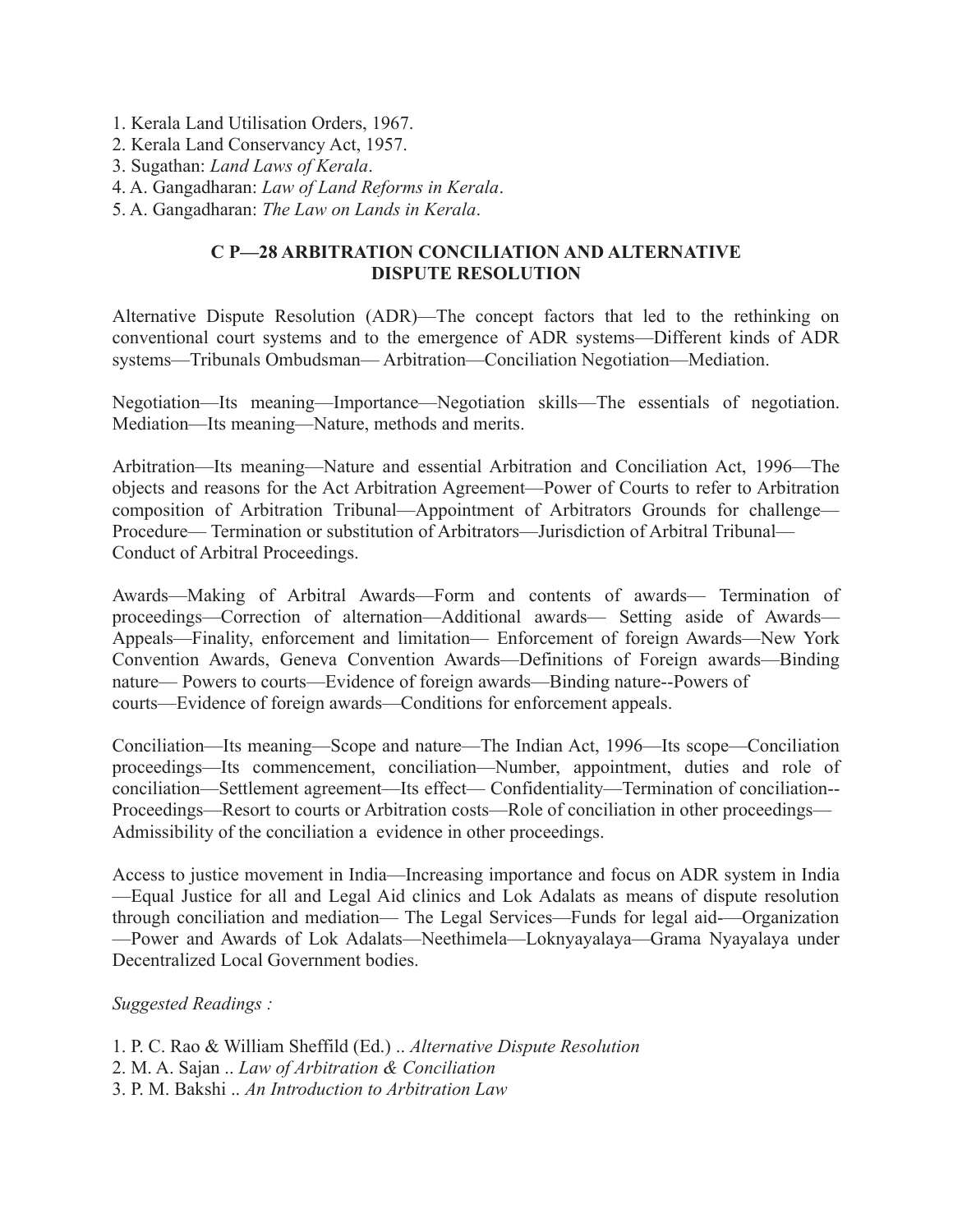- 4. Johare's Commentary on Arbitration .. and Conciliation Act, 1996
- 5. Gerald L. R. Williams .. *Legal Negotiations and Settlement*
- 6. Justice Mac Farlons (Ed.) .. *Rethinking disputes mediation alternative*
- 7. Inns of Court School of Law .. *Negotiations*
- 8. Snil Deshle .. *Lok Adalats in India*

*Statutory Materials :*

Legal Services Authorities Act, 1987 Arbitration and Conciliation Act, 1996.

#### **O P—01 INTELLECTUAL PROPERTY LAW**

Concept of property, corporal and non-corporal property, tangible and intangible property.

Meaning of intellectual property. Concept of protection of main forms of intellectual property.

International convention and world intellectual property rights organization.

Meaning of copyright—Literacy, Dramatic Musical works, Cinematograph film, cable T. V, Artistic work, Sound recording etc., Ownership of copyright— Joint Authorship Right of Publishers and authors—Assignment of copyright— Period of copy rights.

Infringement of copyright fair use—Video piracy remedies—Civil and criminal.

Trade marks, registration, property mark, doctrine of honest concervent user and deceptive similarity.

Passing off and infringement, standard of proof, remedies

Patent—Concept and development—Historical overview of patent law.

International conventions of patent. Public interest and patent.

Process of obtaining of patent. Grounds for objection.

Rights and obligations of patentee, durations of patent, use and exercise, right to secrecy, right to information, abuse of patent rights, compulsory license.

Inventions and innovations, Transfer of technology and know how international patents.

Infringement, onous of proof, Modes of infringement, colourable variation, Defence remedies.

Intellectual property remedies under common law principles.

Protection of intellectual property, Bio-technology patents, medicinal patents, exploitation on patents. GATT & WTO, TRIPS.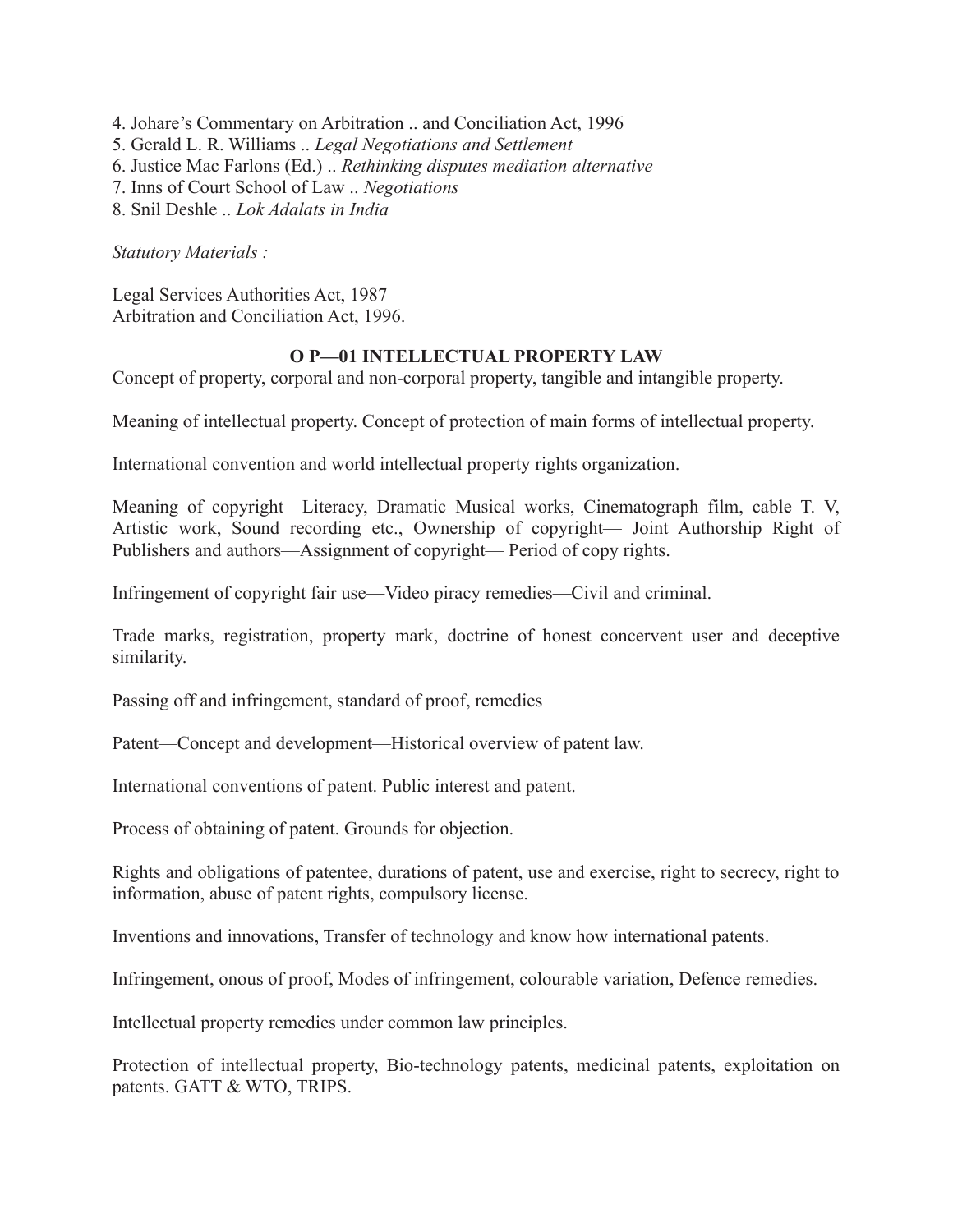Indian Intellectual property policy.

*Suggested Readings :*

- 1. Narayanan, P. .. *Intellectual Property Law*
- 2. Narayanan, P. .. *Copyright and Industrial Designs*
- 3. Narayanan, P. .. *Intellectual Property-patents, Copyright, Trade Marks and Allied Rights.*
- 4. Cornish, W. R. .. *Cases and Materials on Intellectual Property*
- 5. Terrell on the Law of Patents.

### **O P—02 BANKING LAWS**

Nature and development of banking, Constitutional prescriptions in the schedule Relationship of Banker and Customer, Relationship of Bankers and Customer, Law relating to Banking Companies.

Negotiable Instruments—Meaning kinds of Negotiable Instruments Promissory note, Bill of Exchange, Cheque, Holder and Holder in due course, parties of negotiable.

Instruments, Liability of parties presentment discharge from liability, dishonour, noting and payment Lending Bank, Central Bank.

Subsidiary Bank, Scheduled Bank, Co-operative Bank, Nationalization of Bank, NRI and Foreign exchange amendments, Developments and reforms in Banking Law.

*Suggested Readings :*

- 1. Nabagopal Das .. *Banking and Industrial Finance in India*
- 2. Patent Penington .. *Law of Banking*
- 3. Tanan .. *Banking Law and Practice in India*
- 4. G. Klein .. *Dictionary of Banking*
- 5. Premnath .. *Commercial Banking*
- 6. Bhashyam and Adiga .. *Negotiable Instruments*
- 7. K. N. Garg .. *Banking*
- 8. O. P. Goyal .. *Financial Institutions and Economic Growth of India*
- 9. R. R. Mehta .. *Fundamentals of Banking*
- 10. S. N. Maheswari .. *Banking Law and Practice*
- 11. L. M. Singhvi .. *Bank Nationalization and Supreme Court Judgment*
- 12. K. M. Ghosh .. *Banking Companies Act*
- 13. M. L. Tanan .. *Banking Law and Practice in India*
- 14. Varshinee .. *Banking Law and Practice*

*Statutory Materials :*

Banking Companies Act, 1949. Banking Regulation Act, 1949. Banking Companies (Acquisition and transfer of undertaking) Act, 1969 and 70.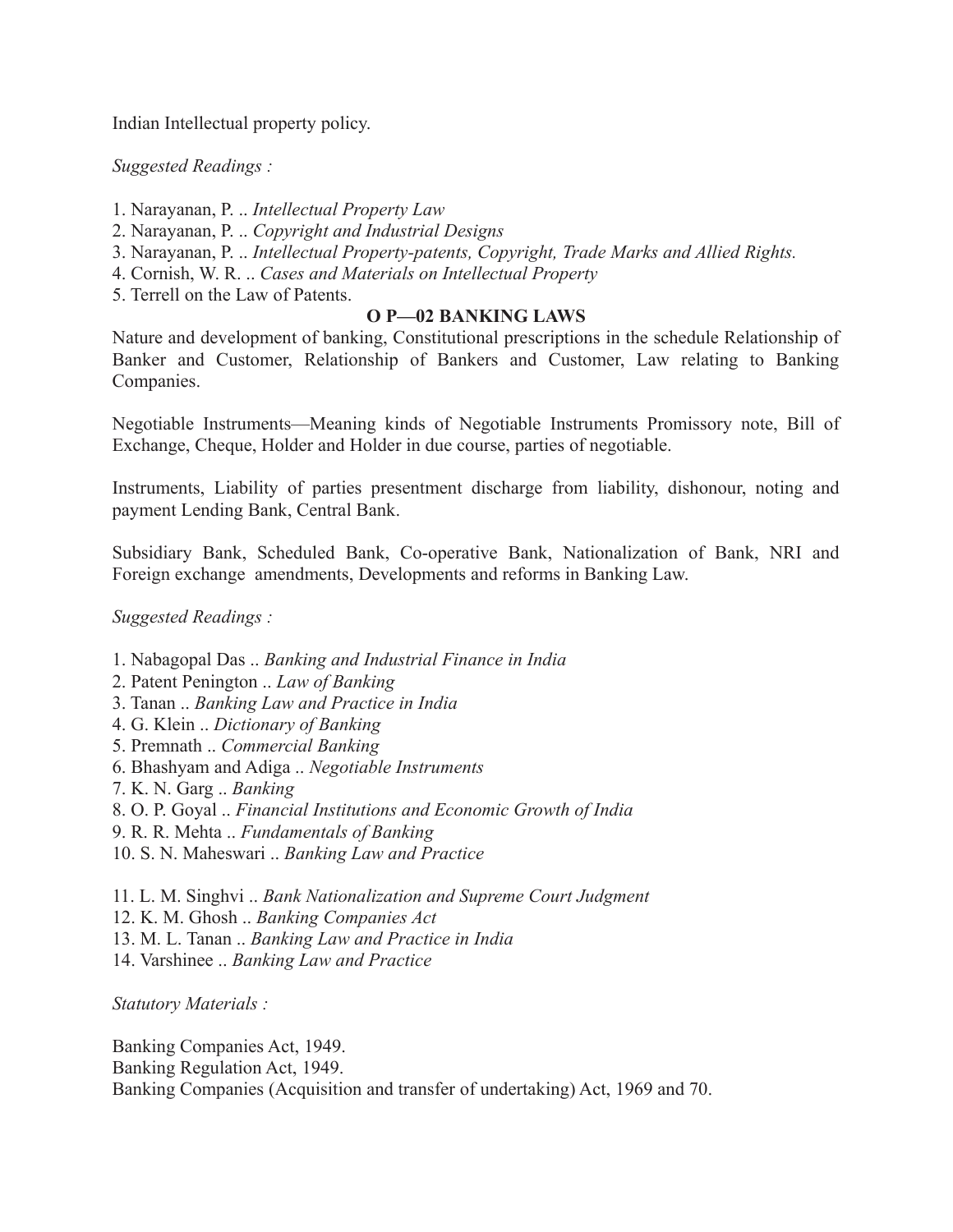Negotiable Instruments Act, 1881. RBI Act, 1934.

#### **OP—03 TAXATION LAW—I**

Nature—Characteristics and definition of tax—Distinction between tax and fee-concepts of duty, cess and fine—Direct and indirect taxes—Classification of taxes—Cannons of taxation Constitutional basis of taxation—No taxation without the authority of law (Article 265)— Fundamental rights and taxing statutes.

Relationship between Income Tax Act and Finance Act—Concept of Income—Person assessee— Agricultural income—Non--agricultural income— Partly agricultural income—Income— Previous Year—Assessment Year—Taxation of previous year's income during the same year— Capital and revenue— Residence and tax liability—Incomes exempt from Income Tax—Income from salaries—Income from house property—Profits and gains of business or profession— Capital Gain—Income from other sources—Clubbing of Incomes and

Deemed Incomes—Set-off of losses and carry forward and set--off of losses— Deductions to be made in computing total income—Rebates of Income--Tax— Assessment of Individual—Hindu Undivided Family—Firm and Association of Persons—Assessment of Companies. Assessment of Non--resident in India— Assessment of Charitable or Religious Trust—Double taxation relief — Computation of tax—Income tax authorities and their power—Procedure for assessment— Liability of assessment in special cases—Deduction and collection of tax at source—Advance payment of tax—Collection and recovery of tax—Refunds, appeals and revision—Settlement of cases and Advance Rulings—Penalties imposable, offences and prosecution—Survey Search and Seizure—Pre-emptive purchase of property by the Central Government.

#### *The Kerala Agricultural Income Tax Act, 1991*

Definitions—Charge of agricultural income tax—Total agricultural income—Computation— Amounts not deductible—Income forming part of the total agricultural income on which no tax is payable—Rebate and deduction— Authorities—Jurisdiction and powers of Agricultural Income Tax Authorities— Procedure for Assessment—Legal representatives—Representative assessee— Agent of a non--resident—Liability of Legal representative, representative and jurisdiction Penalty—Prosecution—Appeals—Revision.

#### *Suggested Readings :*

1. Kanga & Palkiwala .. *The Income Tax*

- 2. Mehrotra & Goyal .. *Direct Taxes Law and Practice (Income Tax Part only)*
- 3. Singhania, V. K. .. *Direct Taxes, Law and Practice*
- 4. N. Sugathan, A.V. R. Panickar .. *The Kerala Agricultural Income Tax Act, 1991*

*Statutory Materials :*

The Income Tax Act, 1961 The Kerala Agricultural Income Tax Act, 1991 **O P—04 TAXATION LAW—II**

*The Wealth Tax Act, 1957*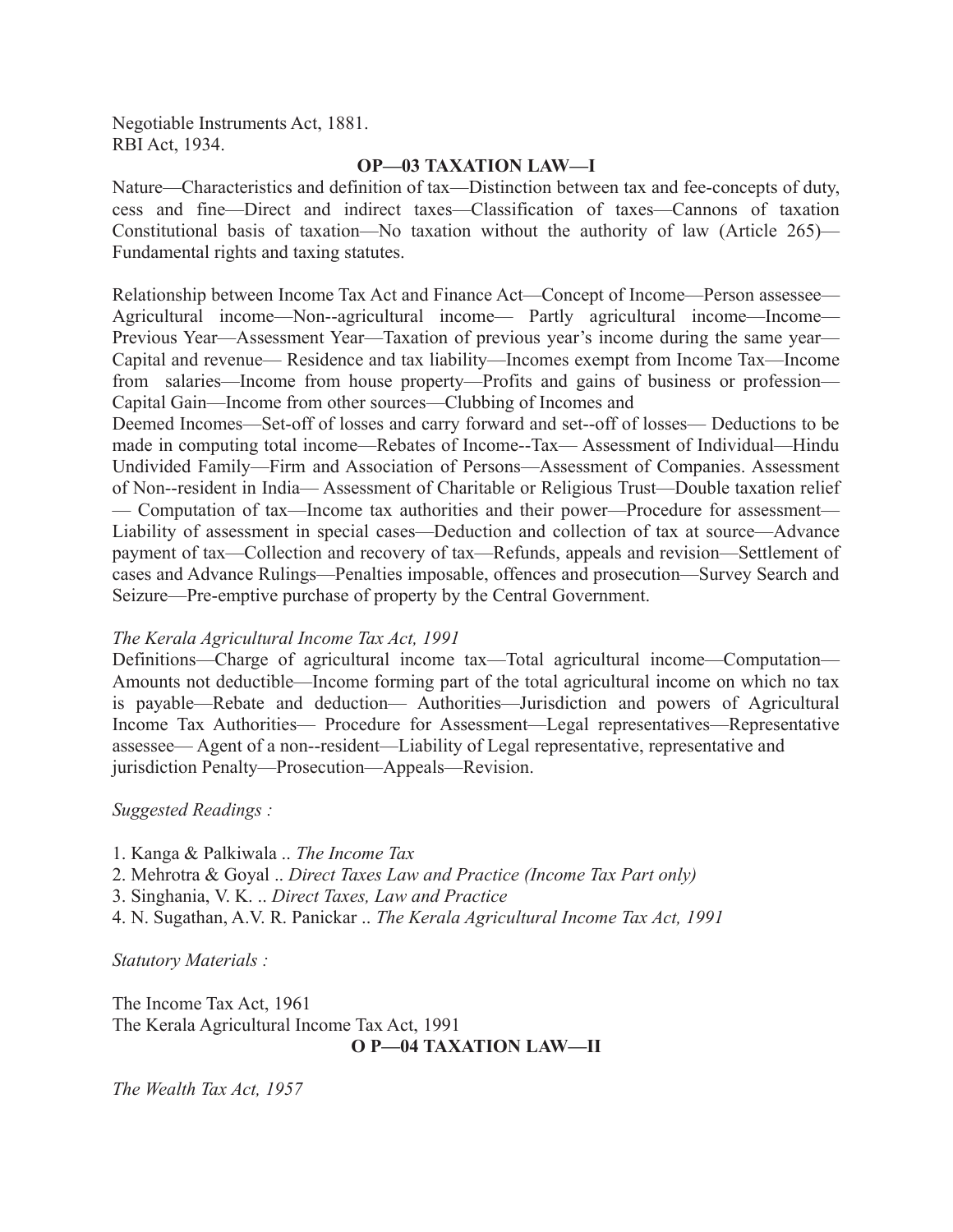Definitions—Concept of net wealth—Assets—Deemed assets—Exemptions— Deductions— Total and net wealth—Valuations—Authorities—Procedure of Assessment—Collection— Offences and penalties—Appeals, Revisions and References.

### *Value Added Tax*

VAT—History—General Priciples—Federal Structure and policy issues in VAT—Special reference to Kerala Value Added Tax—Registration, Levy Computer—Assessment—Penalties— CENVAT and stat VAT Companies.

### *Central Excise Act, 1944*

Definitions—Levy and collection of duty—Indicating Amount of Duty in the Prices of Goods etc., for purpose of refund and crediting certain amounts to the Fund power and duties of officers and land holders—Transport by Sea— Adjudications of Confiscations and penalties and appeals —Presumption as to documents—Supplemental Provisions.

### *Suggested Readings :*

- 1. R.C. Sharma .. *Wealth Tax Pleadings, Practice and Procedure*
- 2. Mehrotra and Goyal .. *Direct Taxes Law and Practice (Wealth Tax Part only)*
- 3. Singhania, V. K. .. *Direct Taxes Law and Practice*
- 4. R. B. Setha .. *Central Excise Act and Rules*
- 5. Dr. Hemalatha Rao .. *Value Added Tax (Design and Policy Issues)*
- 6. Chandrakanth T. Shah, .. Pradeep Shah VAT Simplified—Explained & Illustrated

#### *Statutory Materials* :

- 1. The Wealth Tax Act, 1957.
- 2. The Central Excise Act, 1944.
- 3. Kerala Value Added Tax Act, 2005 and Rules.

## **PRACTICAL TRAINING**

### **P T—01 PROFESSIONAL ETHICS, ACCOUNTANCY FOR LAWYERS AND BAR BENCH RELATIONS**

The course will be taught in association with Judges and Practicing Lawyers.

Role and functions of a lawyer—Enrolment and qualifications— Disqualifications—Bar Council of India—Function and powers-committees— Right to practice—Professional ethics—Standard of conduct laid down by the Bar Council—Duties of a Lawyer—Ten commandments— Panchaseels of Bar.

Professional misconduct—Power and jurisdiction of the Bar Council of India—Disciplinary proceedings—Judicial decision.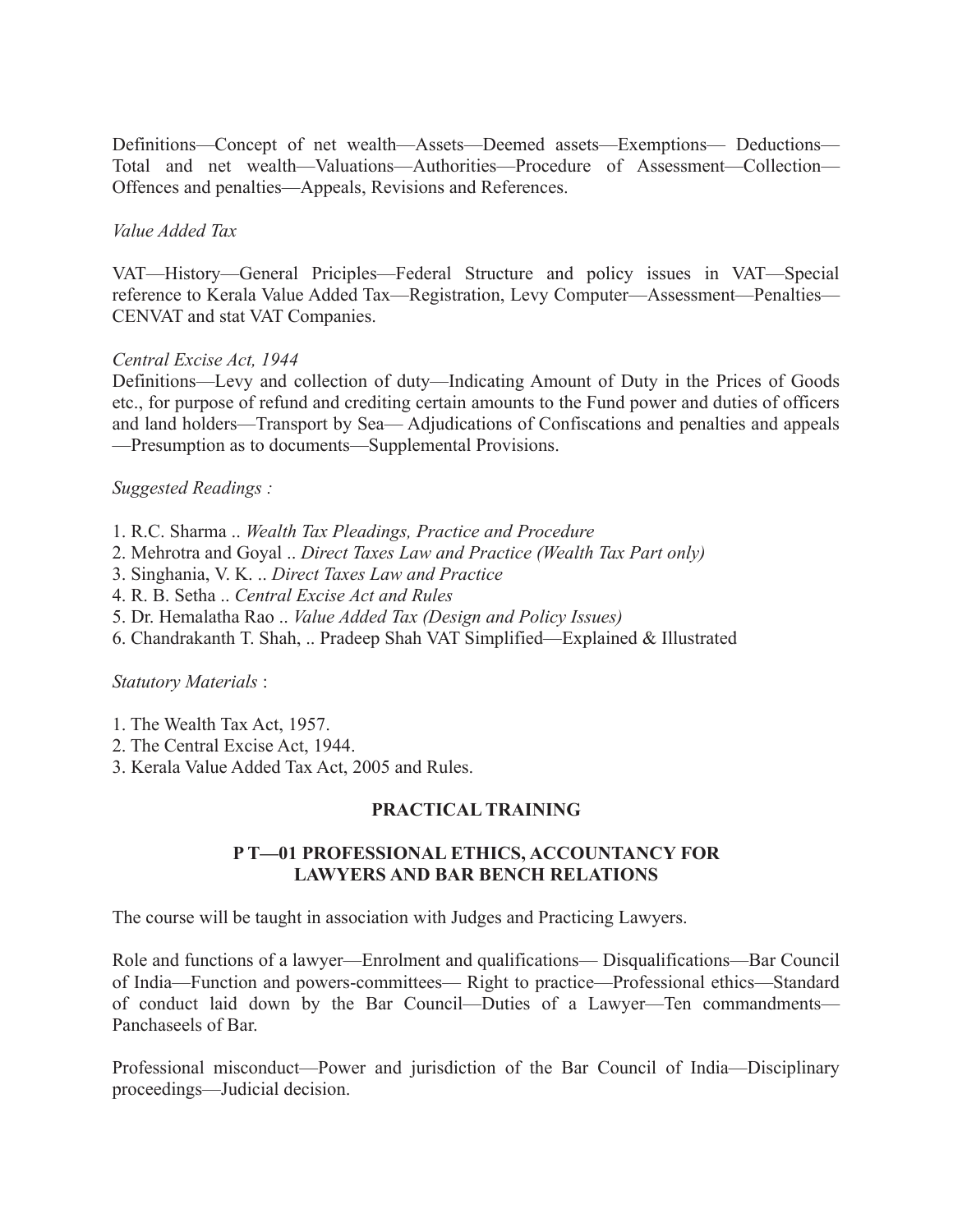Art of advocacy—Role and function of a lawyer—Qualities of lawyer— Art of presenting and winning a case—Examination of witness—Manner and skill and cross examination.

Contempt of court—Meaning and purpose—Criminal contempt—Civil contempt—Mensrea Principle in contempt cases—Innocent publication—Fair criticism—Power of the High Court— Punishment—Procedure in contempt cases—Contempt by judges—Appeal—Laminations.

Accountancy for lawyer—Introduction to book keeping and accountancy concept of double entry —Principles of accounting—Preparation of simple financial statements as trading account, Profit and Loss Account, Balance Sheet—Accounting of credit transactions—Accounting for special transaction in lawyers profession—Books, Registers to be maintain by lawyer—Legal implications of books keeping by lawyers—General aspects of Accountancy. The written examination on this paper will have 80 marks and the viva voce will carry 20 marks.

*Suggested Readings:* Krishna Murthy Iyer .. *Advocacy* Dr. B. Mallick .. *The Art of Lawyering* The Bar Council of Et. .. *50 selected opinions of the Disciplinary Committees of Bar Councils and 10 major judgments of the Supreme Court on the subject* Batliboi .. *Fundamentals of Accountancy. Statutory Materials:* 1. The Contempt of Courts Act, 1971. 2. The Advocates Act, 1961.

### **P T—02 PUBLIC INTEREST LAWYERING LEGAL AID AND PARA LEGAL SERVICES**

This course will be taught partly through class room instructions including simulation exercises of about 25 hours and partly through extension programmes like Lok Adalat, Legal Aid Camp, Legal Literacy and Para Legal Training. This course will also contains lessons on Negotiations and counselling, use of computer in legal work, legal research in support of public interest litigation, writing of case comments, editing of law journals and Law Office Management. This will carry 25 marks. The evaluation shall be made internally.

The Extension programme will carry 50 marks and would be awarded taking into account the report made by the student on his work. There will be a viva--voce examinations which will carry 25 marks. The evaluation shall be made internally.

## **P T—03 DRAFTING, PLEADING AND CONVEYANCING**

This course will be taught through class instructions and simulation exercises, preferably with assistance of practicing lawyers/retired judges. Apart from teaching the relevant provisions of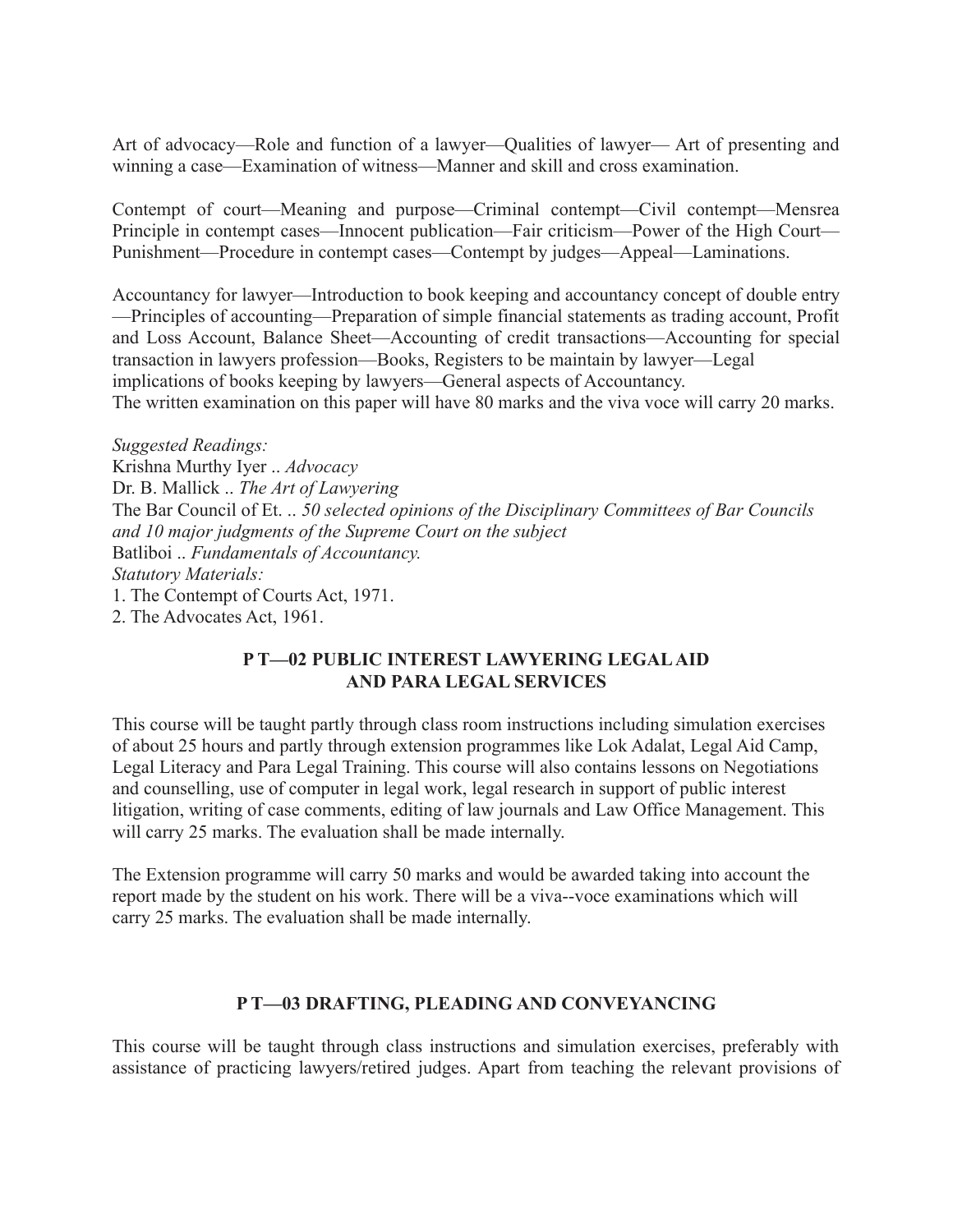law, the course will include 15 exercise in drafting carrying a total of 45 marks and 15 exercises in conveyancing carrying a total of 45 marks (3 marks for each exercise and viva-voce carrying 10 marks).

(a) *Drafting :*

General Principles of drafting and relevant substantive rules shall be taught.

(b) *Pleadings :*

(1) *Civil*.—(i) Plaint (ii) written statement (iii) Interlocutory Application and (iv) Memorandum of Appeal and Revision (v) Petition under Article 226 and 32 of the Constitution of India.

(2) *Criminal.—* (i) Complaints (ii) Criminal miscellaneous petition (iii) Bail Application and (iv) Memorandum of Appeal and Revision.

(c) *Conveyancing :*

(i) Sale Deed (ii) Lease Deed (iii) Gift Deed (iv) Promissory note (v) Power of Attorney (vi) Will (vii) Mortgage Deed.

The remaining 10 marks will be given in a viva -voce examination which will test the understanding of legal practice in relation to drafting, pleading and conveyancing.

Students shall keep a record for the practical work done.

## **P T—04 MOOT COURT, PRE -TRIAL PREPARATIONS AND PARTICIPATION IN TRIAL PROCEEDINGS**

This paper will have three components of 30 marks each and a viva for 10 marks.

- (a) Moot Court (30 marks)—Every student will do at least three moot courts in a year with 10 marks for each. The moot court work will be on assigned problems and it will be evaluated for 5 marks for a written submissions and for oral advocacy.
- (b) Observance of trial in two cases, one civil and one criminal (30 marks)—Students will attend two trials in the course of the last 2 or 3 years of LL.B studies. They will maintain a record and enter the various steps observed during their attendance on different days in the court assignment. This scheme will carry 30 marks.
- (c) Interviewing techniques and pre-trial preparations (30 marks)—Each student will observe two interviewing session of clients at the lawyer's office/Legal Aid office and record the proceedings in a diary which will carry 15 marks. Each student will observe the preparations of documents and court papers by the advocate and the procedure of filing of the suit/petition. This will be recorded in the diary which will carry 15 marks.